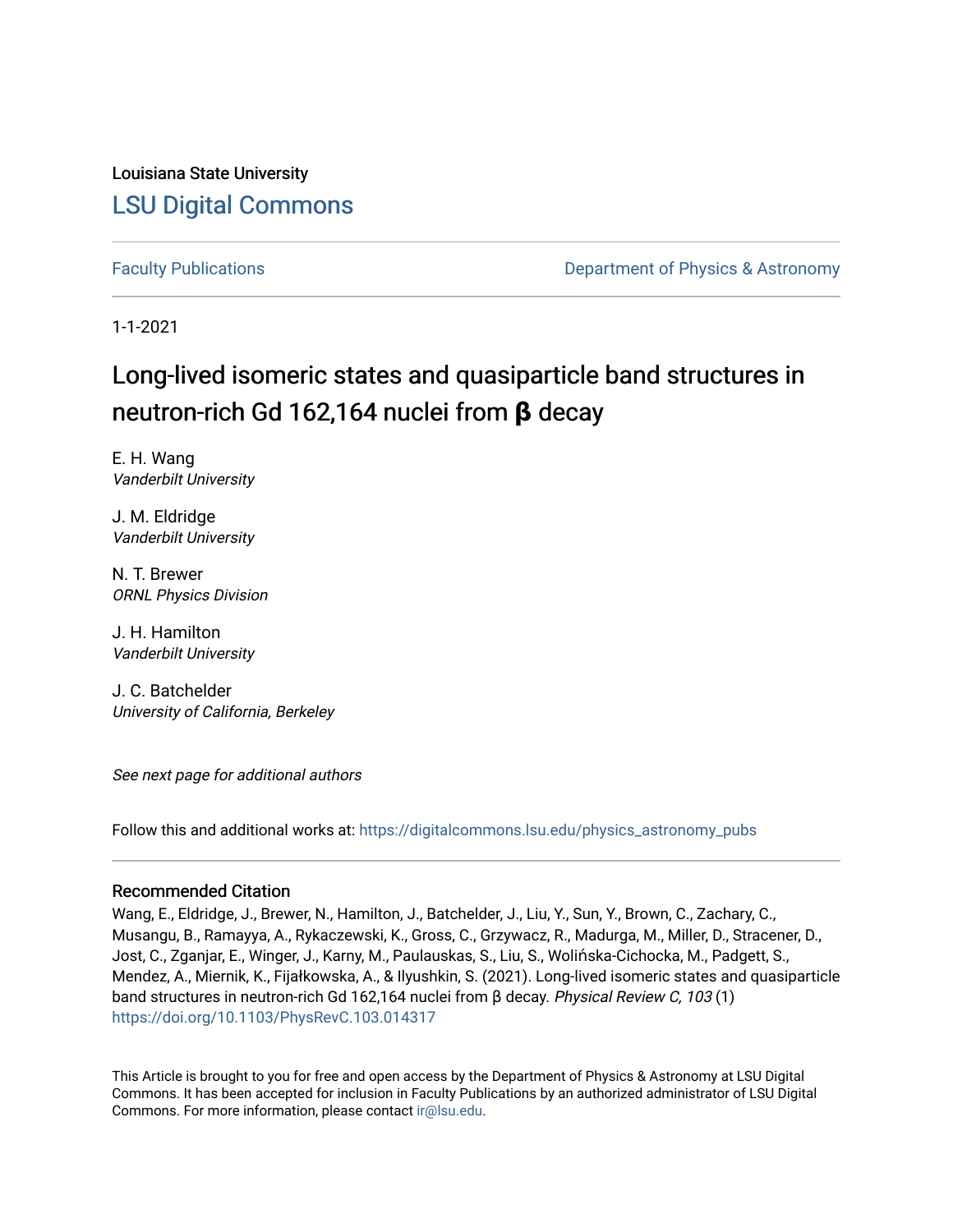# Authors

E. H. Wang, J. M. Eldridge, N. T. Brewer, J. H. Hamilton, J. C. Batchelder, Y. X. Liu, Y. Sun, C. Brown, C. J. Zachary, B. M. Musangu, A. V. Ramayya, K. P. Rykaczewski, C. J. Gross, R. Grzywacz, M. Madurga, D. Miller, D. W. Stracener, C. Jost, E. F. Zganjar, J. A. Winger, M. Karny, S. V. Paulauskas, S. H. Liu, M. Wolińska-Cichocka, S. W. Padgett, A. J. Mendez, K. Miernik, A. Fijałkowska, and S. V. Ilyushkin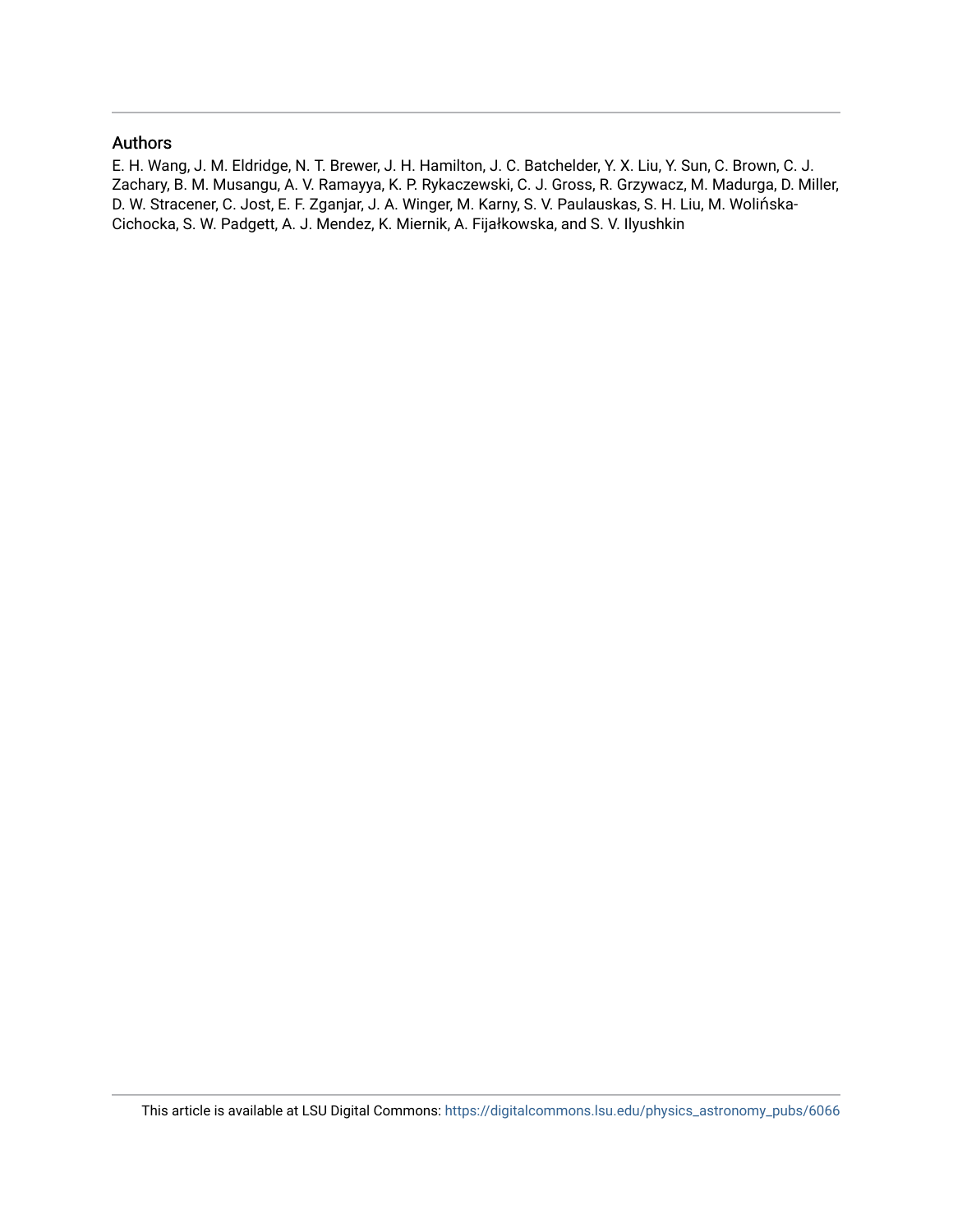# Long-lived isomeric states and quasiparticle band structures in neutron rich <sup>162</sup>,<sup>164</sup>Gd from β-decay study

E. H. Wang,<sup>1</sup> J. M. Eldridge,<sup>1</sup> N. T. Brewer,<sup>2</sup> J. H. Hamilton,<sup>1</sup> J. C. Batchelder,<sup>3</sup> Y. X. Liu,<sup>4</sup> Y. Sun,<sup>5</sup> C. Brown,<sup>1</sup>

C. J. Zachary,<sup>1</sup> B. M. Musangu,<sup>1</sup> A. V. Ramayya,<sup>1</sup> K. P. Rykaczewski,<sup>2</sup> C. J. Gross,<sup>2</sup> R. Grzywacz,<sup>2,6</sup> M. Madurga,<sup>6</sup>

D. Miller,<sup>6</sup> D. W. Stracener,<sup>2</sup> C. Jost,<sup>6</sup> E. F. Zganjar,<sup>7</sup> J. A. Winger,<sup>8</sup> M. Karny,<sup>9</sup> S. V. Paulauskas,<sup>6</sup> S. H. Liu,<sup>2</sup> M.

Wolińska-Cichocka,<sup>2, 10</sup> S. W. Padgett,<sup>6</sup> A. J. Mendez II,<sup>11</sup> K. Miernik,<sup>2, 9</sup> A. Fijałkowska,<sup>9</sup> and S. V. Ilyushkin<sup>8</sup>

 $1$ Department of Physics and Astronomy, Vanderbilt University, Nashville, TN 37235, USA

<sup>2</sup>Physics Division, Oak Ridge National Laboratory, Oak Ridge, TN 37830, USA

<sup>3</sup>Nuclear Engineering Department, University of California Berkeley, CA 94720, USA

<sup>4</sup>Department of Physics, Huzhou University, Huzhou 313000, People's Republic of China

<sup>5</sup>School of Physics and Astronomy, Shanghai Jiao Tong University, Shanghai 200240, People's Republic of China

 $\delta$  Department of Physics and Astronomy, University of Tennessee, Knoxville, TN 37996, USA

<sup>7</sup>Department of Physics and Astronomy, Louisiana State University, Baton Rouge, Louisiana 70803, USA

<sup>8</sup>Department of Physics and Astronomy, Mississippi State University, Mississippi 39762, USA

<sup>9</sup>Faculty of Physics, University of Warsaw, Warsaw PL-02-093, Poland

<sup>10</sup> Heavy Ion Laboratory, University of Warsaw, Warsaw PL 02-093, Poland

 $11^{\circ}$ Campbell University, Buies Creek, North Carolina 27506, USA

(Dated: November 14, 2020)

Neutron-rich nuclei <sup>162,164</sup>Eu were produced by bombarding a proton beam on a <sup>238</sup>U target at the Holifield Radioactive Ion Beam Facility at Oak Ridge National Laboratory and mass seperating the  $^{162,164}$ Eu products. New level schemes and new  $\gamma$  ray transitions of the daughters  $^{162,164}$ Gd were identified from  $\beta$ -decay spectroscopy studies. Halflives of the  $^{162,164}$ Eu were remeasured to clarify the previous ambiguous results. Two quasiparticle band structures were built and compared with neighboring nuclei. The  $\beta$  and  $\gamma$  bands were extended in <sup>162</sup>Gd and a  $\gamma$  band was extended in  $164$  Gd. Halflives of the isomeric states at  $(6^-)$  1449 keV in  $162$  Gd and  $(4^-)$  1096 keV in  $164$  Gd were measured to be 99(3)  $\mu$ s and 0.56(3)  $\mu$ s, respectively. Projected shell model calculations were performed and found to be in good agreement with all of the experimental data.

#### I. INTRODUCTION

Neutron-rich nuclei in the  $A \sim 160$  region have drawn much attention in nuclear physics studies. In this region, nuclei with neutron number  $N \geq 94$  become strongly deformed with large quadrupole deformations. Maximum abundance in the r-process is seen in this rare-earth region [1], and arises from this large deformation at midshell [2]. Nuclear structure studies in this region are important to understand the competion between neutron capture and  $\beta$ -decay in r-process stellar nucleosynthesis. From experiment, limited stucture information was known compared to other regions due to difficulties to populate the neutron-rich isotopes. Previous experimental studies show energies of the  $2^+$  levels have a local minimum at  $N=98$  [3, 4]. This fact is in contrast with the theoretical calculations for deformation maximum at N=104 midshell [5]. Recently, two quasi-particle bands and isomers have been reported in  $154,156,158,160 \text{Nd }[6, 7]$ , 156,158,160,162,164Sm [6, 8–12], <sup>162,164,166</sup>Gd [9, 12–14] by  $^{238}{\rm{U}}, {^{239}{\rm{Pu}}}$  induced fission and  $^{252}{\rm{C}}$  spontaneous fission.

Specifically, in the previous study of <sup>162</sup>,<sup>164</sup>Gd, <sup>162</sup>Gd excited levels up to ∼2.5MeV were reported in the  $160 \text{Gd}(t,p)$ <sup>162</sup>Gd reaction [15], with several positive parity levels assigned. Later, our group extended the ground state band up to  $16^+$  [3]. Recently,  $\beta$ -decay experiments observed a  $6^-$  state and the  $5^+$ ,  $6^+$  member of the  $1\gamma$ vibrational band of this nucleus [13]. For  $^{164}$ Gd, our previous work established the ground state band up to

14<sup>+</sup> [3]. Osa *et. al.* [16] observed three  $\gamma$  rays but did not place them in the level scheme. Additionally, several new works [9, 11, 14] based on isomeric decay from a  $4^-$  state added two new non-yrast levels and three new  $\gamma$ rays to the level scheme of <sup>164</sup>Gd. In the present work, we have confirmed and extended the previous reported  $1\gamma$ vibrantional band levels and extended the band structure built on the isomeric states in <sup>162,164</sup>Gd. New spin and parity assignments have been made for the Eu parents according to our present work. Projected shell model calculations have been performed and compare favorably with the experimental data.

#### II. EXPERIMENTAL SETUP

The current experiment was performed at the Holifield Radioactive Ion Beam Facility (HRIBF) at Oak Ridge Naitonal Laboratory. A 10-18 µA ∼50 MeV proton beam was used to bombard the UCx target on a High-Voltage (HV) platform. The induced fission fragments as positive ions at 40 keV were seleted by passing through a dipole magnet with resolution of  $m/\Delta m \sim 1000$ . These ions were then accelerated to 200 keV and Eu was separated by a second magnet with  $m/\Delta m \sim 10000$  resolution. A fast beam deflector (kicker) was used to prevent the beam from reaching the detection station. This kicker was operated in a correlated way with a tape cycle, as discussed below. The ion beam was implanted into a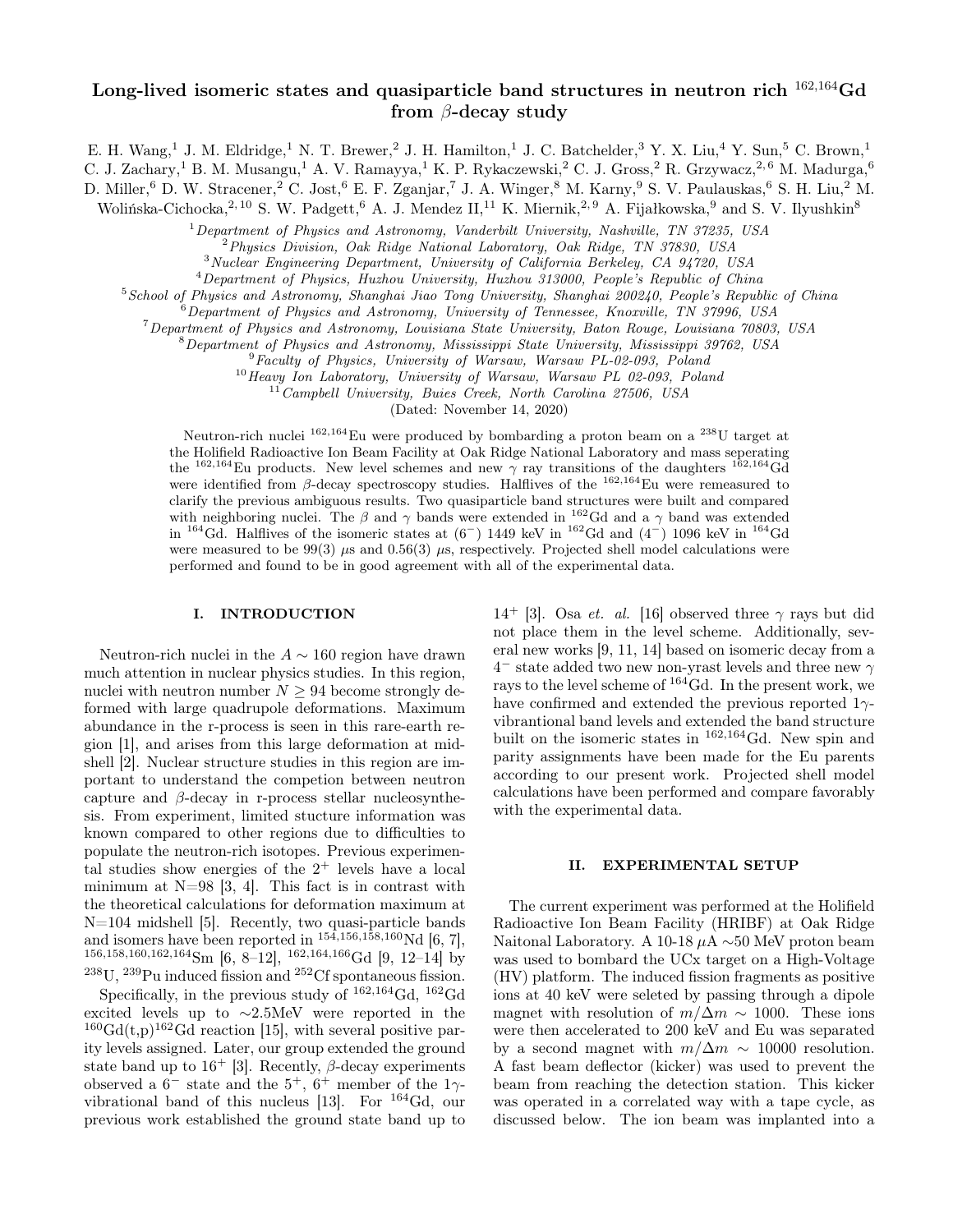TABLE I. Table of the known halflives and tape cycle time used for MTC at LeRIBSS.

| $100.1$ $101.11110$ $101.11110$ |                 |                                      |             |
|---------------------------------|-----------------|--------------------------------------|-------------|
| Mass Number                     | Eu Halflife     | Gd Halflife                          | Beam on/off |
| 162                             |                 | $10.6(10)$ s [17] $8.2(3)$ min [18], | 22 s / 22 s |
|                                 |                 | $8.55(28)$ min [19]                  |             |
| 164                             | $4.2(2)$ s [16] | $45(3)$ s [20]                       | 8 s / 8 s   |

movable tape at the turning point of the moving tape collector (MTC) inside the Low-energy Radioactive Ion Beam Spectroscopy Station (LeRIBSS). This point was surrounded by four high-purity germanium (HPGe) detectors and two plastic scintillators in a co-axial arragement for  $\beta$  detection. In the beam accumulation period, the kicker was turned on and the ion beam was transmitted to the MTC. In the decay period, the kicker was turned off to deflect the beam away. After the decay period, the MTC moved ∼50 cm away within about 400ms to a shielded place. The beam on/off settings of the tape cycle are listed in Table. I. The  $\beta$  detectors provided  $\beta$ gated events. The acquisition system was operated in a triggerless mode and was time stamped with a 10 ns pulse from a clock. This acquisition allows for variable coincidence gates. Details of the experimental setup can be found in Ref. [21, 22]. Here A=81, 82 nuclei are the major contaminants (not from fission of Eu) because their atomic numbers are half of those the current <sup>162</sup>,164Eu ones and have similar  $m/Q$  and were selected by the magnet. The  $162,164$ Eu were in the  $2^+$  charge state while the contaminant  $A=81,82$  in the beam were at  $1^+$ , so both of them are selected by the magnet. The  $\beta$ -decay and  $\beta$ -n decay daughters of the A=81, 82 nuclei are also present but weaker.

#### III. EXPERIMENTAL RESULTS

#### $A.$ <sup>162</sup>Gd

The new level scheme of  $^{162}$ Gd is shown in Fig. 1. The  $\gamma$  ray transition intensities are measured and listed in Table. II. The energy levels are grouped into 6 bands. The ground state band was established up to  $16^+$  in Ref. [3] from <sup>252</sup>Cf spontaneous fission. In the present work, the g.s. band is confirmed up to  $8^+$ . In Ref. [15], 864- keV  $2^+$ , 930- keV  $3^+$  and 1015- keV  $4^+$  were assigned as the  $\gamma$ -vibrational band levels without linking transitions and were reported to have about 7 keV uncertainty. In the present study, these levels are confirmed more accurately as 863.0, 927.4 and 1012.7 keV, respectively, by identifying the linking transitions from the  $\gamma$ -vibrational band to the g.s. band. The 630-, 755-, 884-, 1010- keV transitions from the  $\gamma$ -vibrational band to the g.s. band were reported previously from the  $^{162}$ Eu β-decay [13]. In the present work, they are identified as 628.4-, 753.7-, 881.9 and 1007.1- keV, respectively. The current work also identified the  $7^+$  state of the  $\gamma$ -vibrational band as shown

TABLE II. The relative intensities  $(I_{\gamma})$  of the  $\gamma$  ray transitions in  $162$ Gd from the current experiment. The  $\gamma$  ray intensities are normalized to the 164.8 keV transition. Tentative transitions are listed with parenthesis. The error bar is about 0.2 keV at 0 keV, 0.5 keV below 1MeV, and 1 keV for transition energies above 1MeV.

| $E_i$        | $E_{\gamma}$ | $I_{\gamma}$ | $E_f$            | $E_i$    | $E_{\gamma}$ | $I_{\gamma}$ | $E_f$            |
|--------------|--------------|--------------|------------------|----------|--------------|--------------|------------------|
| (keV)        | (keV)        | $(\%)$       | (keV)            | (keV)    | (keV)        | $(\%)$       | (keV)            |
| 71.7         | 71.7         | 29(3)        | $\theta$         | 1581.7   | 133.1        | 5.4(7)       | 1448.6           |
| 236.5        | 164.8        | 100(5)       | 71.7             | 1645.3   | 152.2        | 0.1(1)       | 1493.1           |
| 490.1        | 253.6        | 51(3)        | 236.5            |          | 1408.8       | $<0.6$       | 236.5            |
| 826.0        | 335.9        | 10(1)        | 490.1            | 1701     | 838          | 1.5(5)       | 863.0            |
| 863.0        | 791.4        | 27(3)        | $71.7\,$         | 1714.8   | 133.1        | 0.4(1)       | 1581.7           |
|              | 862.9        | 22(1)        | $\boldsymbol{0}$ | 1720.8   | 141.6        | 1.7(6)       | 1579.3           |
| 927.4        | (64.4)       | ${<}1$       | 863.0            |          | $264.5\,$    | 1.1(3)       | 1457.1           |
|              | 691.4        | 5.2(4)       | 236.5            | 1733.8   | 152.1        | 1.3(2)       | 1581.7           |
|              | 855.7        | 29(3)        | 71.7             |          | 284.0        | 0.8(2)       | 1448.6           |
| 1012.7       | 776.5        | 7.1(6)       | 236.5            | 1781     | 918          | 2.8(8)       | 863.0            |
|              | 940.7        | 0.9(3)       | 71.7             | 1898.0   | 252.7        | ${<}0.6$     | 1645.3           |
| 1118.4       | 191.4        | 1.0(2)       | 927.4            |          | 1407.9       | $<\!0.6$     | 490.1            |
|              | 628.4        | 9.3(7)       | 490.1            |          | (1661.5)     | $<\!0.5$     | 236.5            |
|              | 881.9        | 44(2)        | $236.5\,$        | 1975.4   | 526.8        | 9.7(5)       | 1448.6           |
| 1243.7       | 125          | ${<}0.5$     | 1118.4           | 2015     | 1778         | 1.5(4)       | 236.5            |
|              | 230.7        | 0.8(1)       | 1012.7           | 2030     | 1794         | 1.8(5)       | 236.5            |
|              | 753.7        | 10(1)        | 490.1            | (2148)   | $(2148)^{a}$ | $<$ 3        | $\boldsymbol{0}$ |
|              | 1007.1       | 7.5(6)       | 236.5            | 2305     | 2233         | 5.7(19)      | 71.7             |
| 1354.2       | 341.9        | 1.4(2)       | 1012.7           | (2322)   | $(874)^{a}$  | ${<}2\,$     | 1448.6           |
|              | 426.5        | 5.4(3)       | 927.4            | 2337.2   | 755.5        | 1.4(4)       | 1581.7           |
|              | 491.0        | 13(2)        | 863.0            | 2414     | 2342         | 2.5(12)      | 71.7             |
| 1388.0       | 270.0        | 0.7(2)       | 1118.4           | 2418     | 2346         | 3.0(13)      | 71.7             |
|              | 898.2        | 3.5(4)       | 490.1            | 2590     | 2354         | 1.2(4)       | 236.5            |
| 1427.8       | 1356.1       | 5.1(12)      | $71.7\,$         | $2655\,$ | 2165         | 1.6(5)       | 490.1            |
| $1448.6^{b}$ | $205.2\,$    | 8.9(5)       | 1243.7           | 3424     | 3187         | 2.6(7)       | 236.5            |
|              | 329.9        | 42(2)        | 1118.4           | 3510     | 3274         | 0.7(3)       | 236.5            |
| 1457.1       | $102.7\,$    | 2.6(6)       | 1354.2           | $3573\,$ | 3501         | 4.9(20)      | $71.7\,$         |
|              | 443.4        | 0.9(2)       | 1012.7           | 3596     | 2770         | 1.4(4)       | 826.0            |
|              | 529.8        | 2.0(4)       | 927.4            |          | 3106         | 3.4(9)       | 490.1            |
| 1493.1       | 1256.6       | 4.8(5)       | $236.5\,$        | 3660     | $(1339)^{a}$ | <1           | (2322)           |
| 1519.7       | 71.1         | 1.2(2)       | 1448.6           |          | 3170         | 2.1(6)       | 490.1            |
| 1579.3       | 122.2        | 2.2(7)       | 1457.1           |          | 3424         | 1.0(4)       | 236.5            |

a: not placed in the level scheme in Fig. 1.

b:  $t_{1/2} = 99(3)$  µs isomer. See Fig. 5.

in the level scheme in Fig. 1. In Ref. [23], the 863.3- and 792.0- keV transitions depopulating the 863.3- keV  $2^+$   $\gamma$ band level, as well as the strong 856.5- keV transition depopulating the 927.9- keV  $3^+$   $\gamma$  band level were reported. Those transitions and levels are confirmed in the present work. The odd and even spin levels of the  $\gamma$  band are seperated to make them easy to be seen in the figure since their energies are too close. The 12 levels located on the left of the level scheme are assumed as non-band levels. The decay patterns of those levels indicate different spin ranges. The 2305, 2414, 2418 and 3573 keV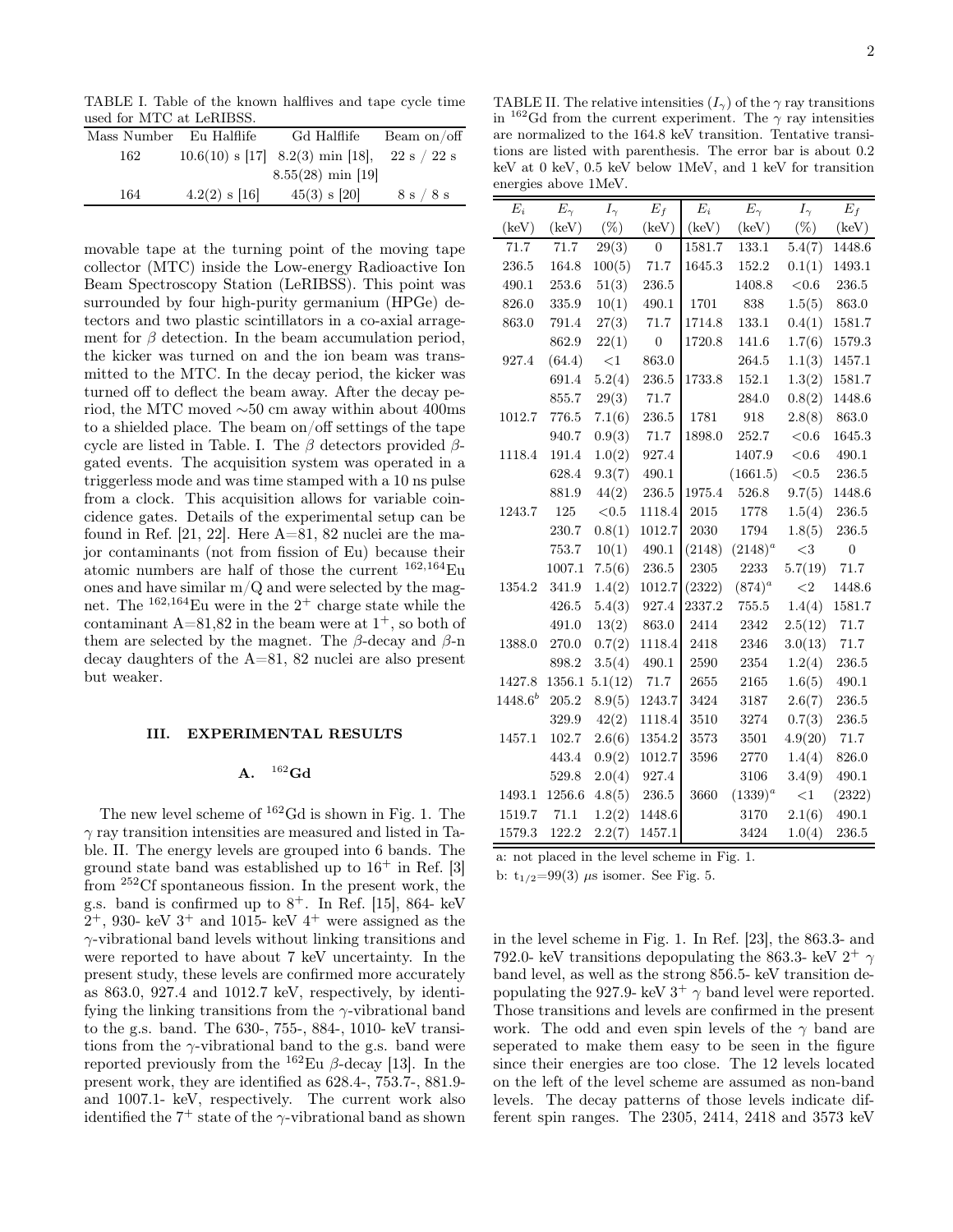

FIG. 1. (Color online)The new level scheme of <sup>162</sup>Gd obtained in the present work. New transitions and levels are labeled in red.

levels only decay to the 71.7- keV  $2^+$  state. They are proposed to have a lower spin (1,2,3). The 2015-, 2030-, 2590-, 3424- and 3510- keV levels only decay to the 236.5  $keV$  4<sup>+</sup> state. Those levels could have intermediate spins. The 2655-, 3596- and 3660- keV levels are likely to have relatively high spins according to their decay patterns.

Fig. 2 shows a  $\gamma$  ray total spectrum from about 0 to 5 MeV. All the strong  $\gamma$  rays from <sup>162</sup>Gd as well as contaminations are labeled. The major contaminations of this experiment are from the decays of the mass 81 decay chain. The <sup>126</sup>Te contaminations are from the last experiment in this facility. Unknown contamination transitions from the residue of the past experiment and Fe are also labeled. A prompt-prompt  $\gamma$ - $\gamma$  ray matrix was built within a 1  $\mu$ s time window, which is the time response of the prompt  $\gamma$  rays for the current Clover detectors. Fig. 3 depicts a  $\gamma$  ray coincidence spectrum by gating on the 164.8- keV transition in the g.s. band showing evidence for the new and previously reported transtions. In this gated spectrum, one can clearly see the 72, 205, 254, 330, 336, 427, 443, 628, 691, 754, 776, 882, 898, 1007 and 1257 keV transitions. Fig. 4 denotes a gate on the 491- keV  $\gamma$  ray. The 103, 122, 142 and 264- keV transitions in band (5) and the 791 and 863 keV transitions linking band (2) to band (1) can be seen. In the data analysis with the prompt-prompt  $\gamma$ - $\gamma$  ray matrix, most of the strong contaminations and scatter contaminations (labeled as "C" and "S" in Fig. 3) can be identified by simply doing background subtraction. In some complicated cases, e.g. transition energies are close to each other, those contaminations as well as real peaks can be

identified by gradually changing the gated energy around the aiming gated energy and comparing the behavior of peaks in such a list of gated spectra. A strong contamination will keep the position and intensity as gated energy changes. A scatter contamination will keep the intensity but change the position of the peak in an opposite direction as gated energy changes. The strong contaminations and scatter contaminations are also discussed in the <sup>164</sup>Gd part.

In Ref. [13], a 1453 keV  $(6^-)$  state was reported without a lifetime measurement. This state is confirmed at 1449- keV as an isomer in the current work. The 205 and 330- keV transitions depopulating the 1449- keV level are strong in Fig. 2 but are almost not seen in the  $\beta$ -gated 1  $\mu$ s prompt  $\gamma$  ray spectrum. By summing the 205 and 330 keV transitions gated  $\beta$  to  $\gamma$  time decay curve (up to 1ms), a constant plus exponential decay is used to fit the halflife of the 1449 keV isomer. In the current work, the measured halflife of this isomer is 99(3)  $\mu$ s, as shown in Fig. 5.

Since the halflife of the 1449 keV level is measured, a proper  $\beta$ -gated prompt-delayed  $\gamma$ - $\gamma$  matrix has been built to identify the transitions feeding this isomer. In the matrix, the prompt  $\gamma$  ray transition is defined from 0-1  $\mu$ s after a  $\beta$  event, while the delayed  $\gamma$  ray is defined from 1-500  $\mu$ s after the  $\beta$  event. The spectra of two gates on the delayed 330- keV  $\gamma$  ray and delayed 205- keV  $\gamma$  ray are shown in Fig. 6. In these two gates, one can see the strong 133 and 527 keV transitions as well as the weak 71, 152, 284 and 755 keV transitions. The placement of these transitions in the level scheme in Fig. 1 is based on their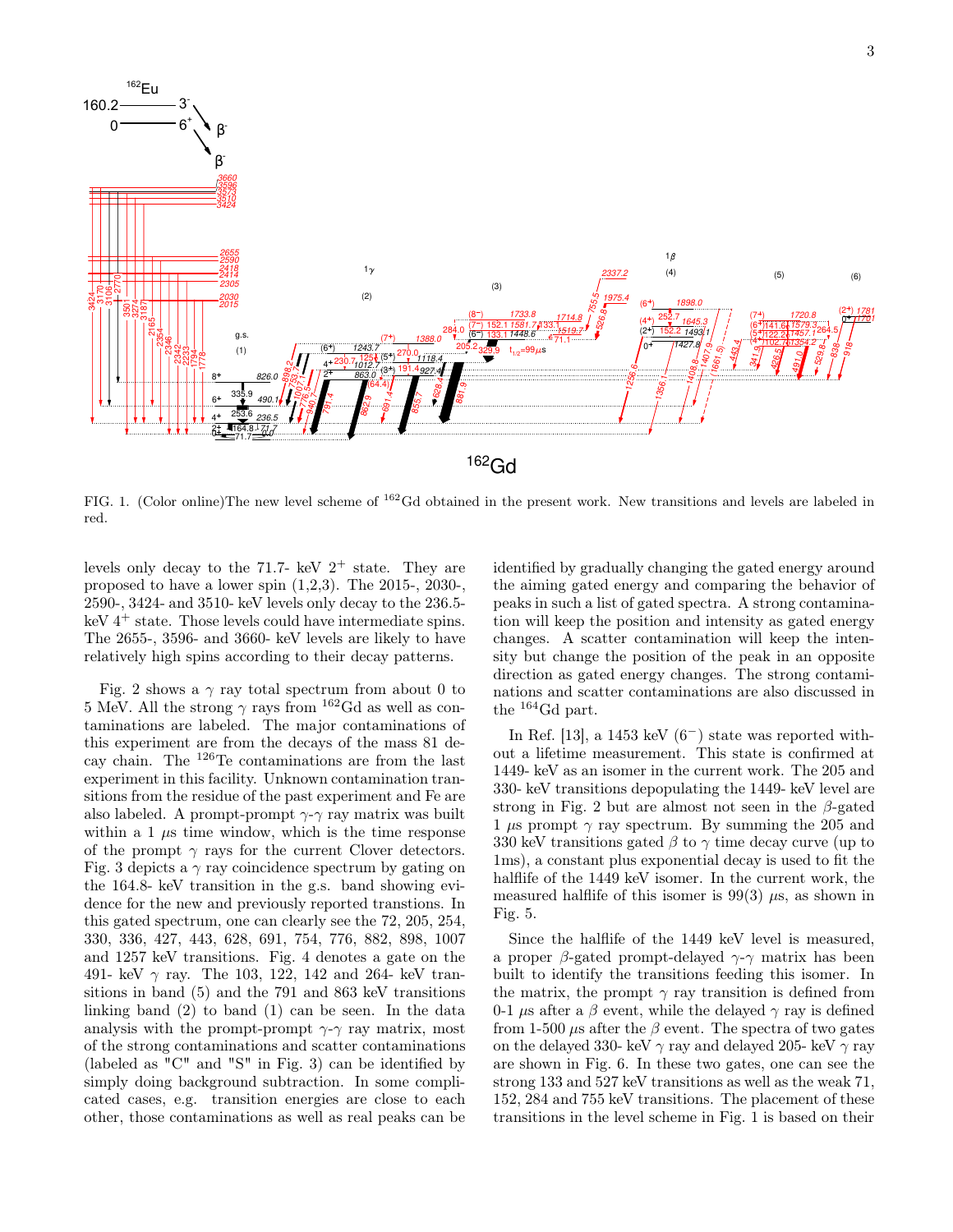

FIG. 2. The  $\gamma$  ray total spectrum in <sup>162</sup>Gd. Here unknown contamination  $\gamma$  rays labeled with "u" are weak or not in coincidence with a  $\beta$  ray. They are possibly from Fe isotopes. Some of the small peaks in the spectrum are weak and not in coincidence with known  $\gamma$  rays. The origin of those peaks are not clear and thus not labeled in the spectrum.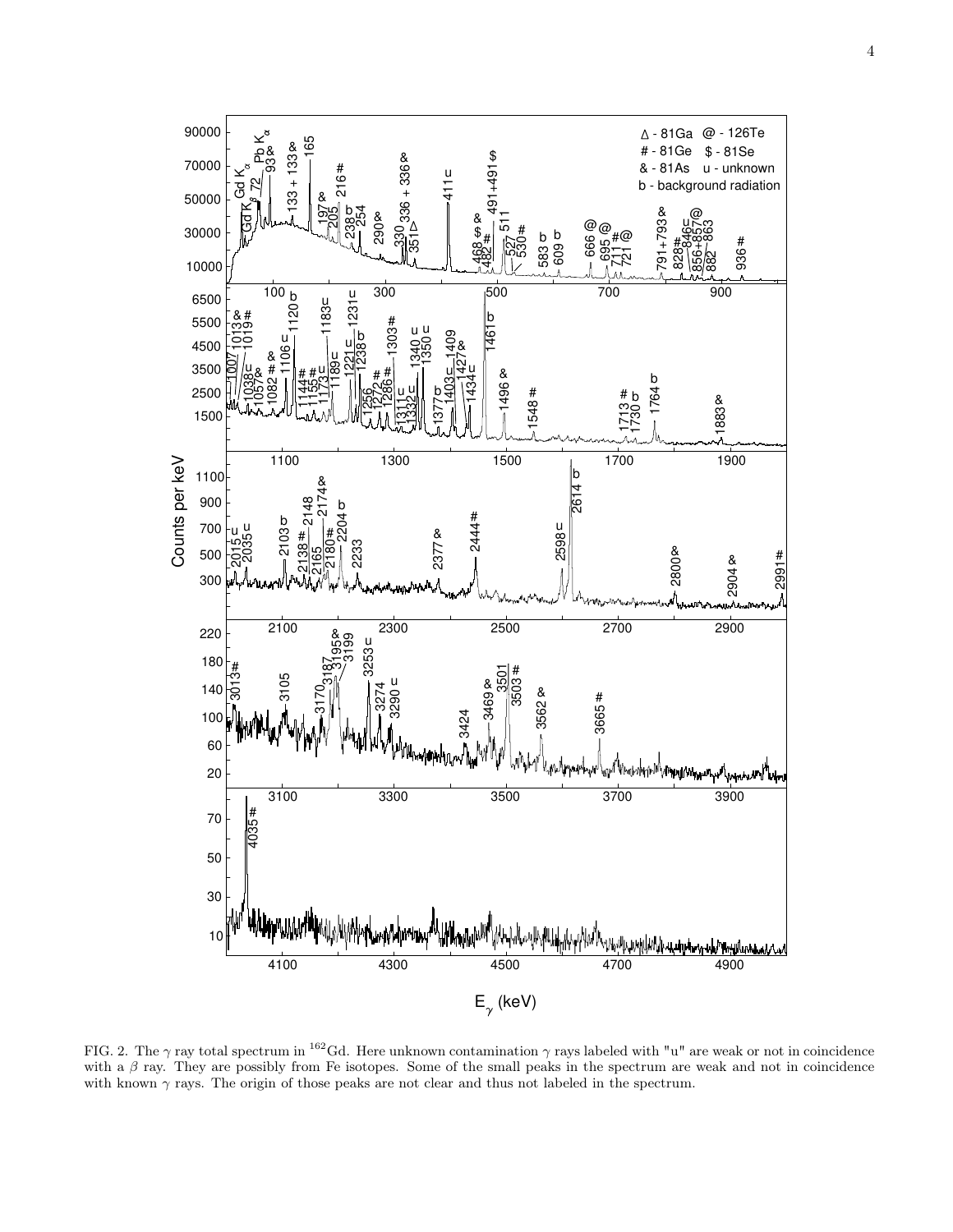

FIG. 3. Partial  $\gamma$  ray coincidence spectrum by gating on the 164.8 keV transition in <sup>162</sup>Gd in the prompt  $\gamma$ - $\gamma$  matrix.



FIG. 4. Partial  $\gamma$  ray coincidence spectrum by gating on the 491.0- keV transition in <sup>162</sup>Gd in the prompt  $\gamma$ - $\gamma$  matrix. In the spectrum, "c" stands for a contamination transition which is strong and in coincidence with any gated energy in this region. The "s" stands for a scattering contamination when a  $\gamma$  ray scatters from one detector to another. For a scattering contamination, the sum of gated energy and the scattering energy is equal to a strong transition energy.



FIG. 5. (Color online) Halflife measurement of the (6<sup>−</sup>) 1449 keV level. The x axis is the time difference between the  $\beta$  and the 205, 330 keV transitions.



FIG. 6. Partial background subtracted  $\gamma$  ray coincidence spectra (a) by gating on the 329.9 keV delayed transition, and (b) by gating on the 205.2 keV delayed transition in <sup>162</sup>Gd in the β-prompt-delayed asymmetric γ-γ matrix. In this matrix, the prompt  $\gamma$  ray transition is defined from 0-1  $\mu$ s after a  $\beta$  event, while the delayed  $\gamma$  ray is defined from 1-500  $\mu$ s after the same  $\beta$  event.

intensities in Fig. 6 and their coincidence relationship in the prompt  $\gamma$ - $\gamma$  matrix.

Despite the weak transitions listed as tentative in Table II, some other transitions have ambiguous assignments and may belong to either mass=79, 80, 81 or 162 nuclei. The 874 keV and 1339 keV transitions are in coincidence with each other. They are only seen in the 330 keV delayed  $\gamma$  gate, but not in the 205 keV delayed  $\gamma$  gate. Therefore, they are listed as tentative in Table II. The 2149 keV transition is not in coincidence with any  $\gamma$  ray in the current data. Close energy transitions at 2150 keV were reported in <sup>81</sup>Se in a  ${}^{80}Se(n,\gamma)$  reaction [24]. This transition in <sup>81</sup>Se is not considered as the contamintation because the coincidence transitions and transitions depopulating the same levels are not seen in the current work. The 3199 keV transition in Fig. 2 is in coincidence with 43 keV and 70 keV. The coincidence 70 keV energy is 2 keV away from the 72 keV  $\gamma$  ray in <sup>162</sup>Gd. The 3199 keV transition was also reported in <sup>80</sup>Se [25]. Although this transition is not reported in  $\beta$ -decay, it may weaken its evidence in <sup>162</sup>Gd. Thus, this transition is not placed in the level scheme in Fig. 1 nor in Table II.

The parent <sup>162</sup>Eu nucleus was reported to have a  $160.2(24)$ - keV isomer from a direct mass measurement<br>in Ref. [13]. The ground state and the isomer of The ground state and the isomer of <sup>162</sup>Eu were assigned as  $1^+ \pi 5/2[413] \otimes \nu 7/2[633]$  and 6<sup>+</sup>  $\pi 5/2[413]\otimes \nu 7/2[633]$ , respectively [13]. The reported halflives of  $^{162}$ Eu were  $10.6(10)$  s from Ref. [16],  $11.8(14)$  s from Ref.  $[26]$  and  $15.0(5)$  s Ref.  $[13]$ . To explain this difference, the author in Ref. [13] assumed different halflives from the ground state and the isomer of  $^{162}$ Eu populating low and high spins in  $^{162}$ Gd, respectively. In the current work, different strong  $\gamma$  ray gates were used to measure possible different halflives. Note the <sup>162</sup>Sm nucleus halflife was reported as  $2.4(5)$  s from the  $\beta$ -decay study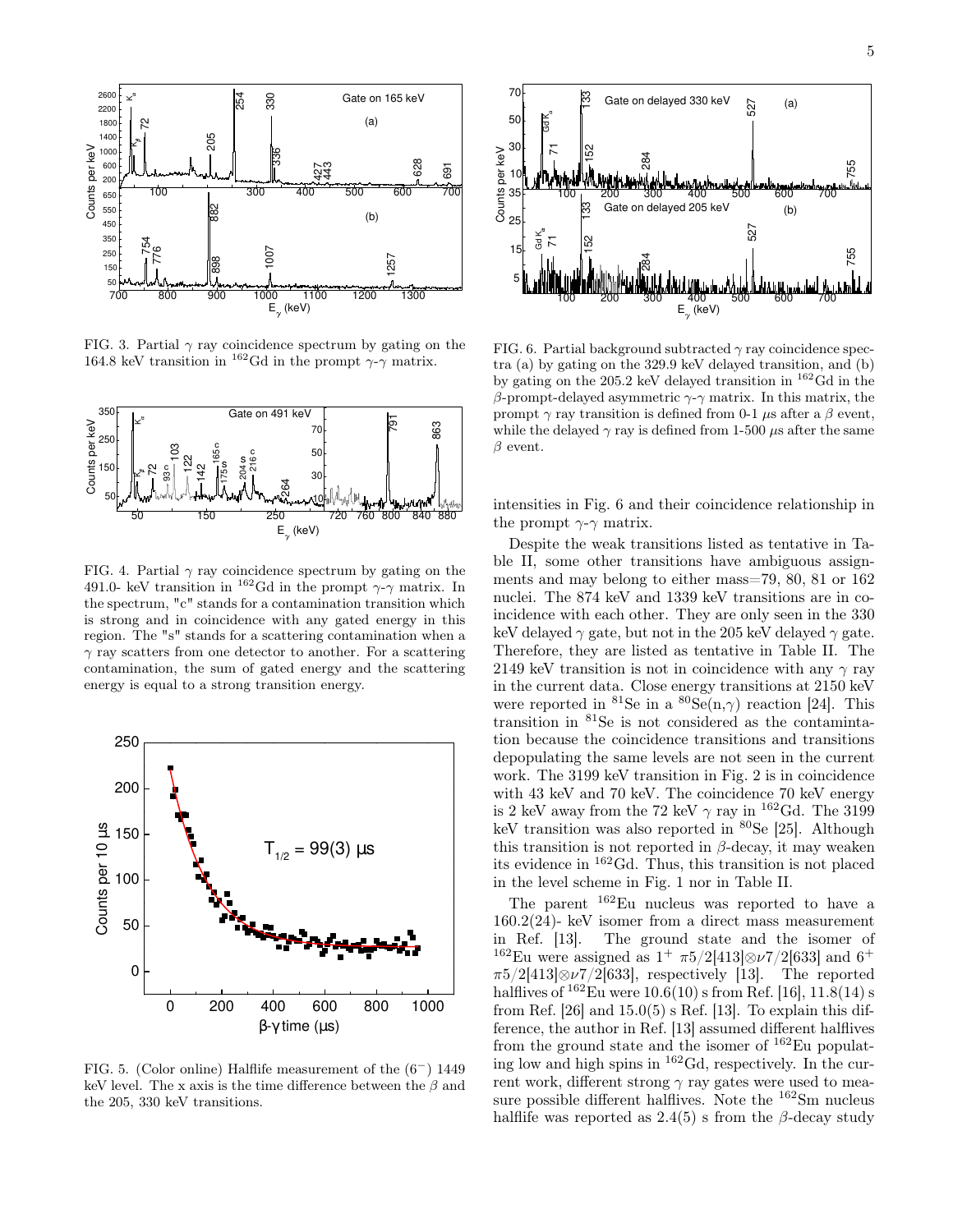

FIG. 7. (Color online) Growth and decay fitting for  $162$ Eu halflife from background subtracted (a) 205 keV and 330 keV gate, (b) 165 kV gate and (c) 72 keV gate. Note that the 72 keV gate is contaminated by the Pb x-ray.

in Ref. [27] with 36.0, 736.7 and 741.1 keV transitions assigned to the daughter  $162$ Eu nucleus. The current data do not show evidence for these three transitions neither in the  $\gamma$  ray total in Fig. 2, nor in the β-gated  $\gamma$  ray spectra. Thus, the halflife measurements in the current work do not have influence from <sup>162</sup>Sm. The halflives were fitted to grow-decay curve using the same equation as in Ref. [22] Eq. (1).

$$
I_0(t) = \begin{cases} A_0(1 - e^{-t/\tau_0}) & 0 < t < t_1 \\ A_0(e^{t_1/\tau_0} - 1)e^{-t/\tau_0} & t_1 < t < t_2 \end{cases} \tag{1}
$$

Here  $t_1 = 22s$  and  $t_2 = 44s$  for tape cycle settings in <sup>162</sup>Gd. The measured results are shown in Fig. 7 and Table III. The 205 and 330 gates should give the halflife of the possible high spin state of  $^{162}$ Eu. The 165 and 253 keV gates were also used to compare to the result in Ref. [13]. These results do not show a clear difference in the halflives. From the intensity measurement in Table II, direct  $\beta$  feeding contributes ∼70 % of the 863-

TABLE III. Table of the halflives of  $162$ Eu by gating on different  $\gamma$  rays. The results are compared with previous experimental data.

| Reference           | Gates             |          | Eu Halflife (s) Depopulating Spin |
|---------------------|-------------------|----------|-----------------------------------|
| $[17]$              | $K_{x-ray}$       | 10.6(10) |                                   |
| [26]                | ion- $\beta$      | 11.8(14) |                                   |
| $[13]$              | 165,254           | 15.0(5)  | $4^+,6^+$                         |
| this work $205,330$ |                   | 12.3(6)  | $(6^{-})$                         |
|                     | 165               | 12.0(2)  | $4^+$                             |
|                     | 254               | 11.6(4)  | $6^+$                             |
|                     | 863               | 11.7(12) | $2^+$                             |
|                     | $72^{\circ}$      | 10.8(5)  | $2^+$                             |
|                     | 43 $(K_{\alpha})$ | 11.6(3)  |                                   |

a: this gate is contaminated.

keV level  $\gamma$  ray (791 and 863) intensities. Only the 863keV gate was used in the current work, because the 791 keV is strongly contaminated by the 793- keV transition (more than half of the peak in Fig. 2) in  $81\text{As}$ . The result for the 863 gated halflife is consistent with the other gates discussed above. The 856 keV transition is contaminated by the 857 keV transition in <sup>126</sup>Te. The measured value of  $10.8(5)$  s for 72 keV transition shows some difference from the other gates used in the present work. Such difference may be due to contamination of the 73 keV  $K_{\alpha 2}$  of Pb. The 43 keV  $K_{\alpha}$  x-ray of the Gd gate is also used for comparision. The Tb element also has a 44 keV  $K_{\alpha}$ , but the contribution can be neglected, for the reason discussed below. The strong 403, 442 keV transitions in <sup>162</sup>Tb reported in Ref. [19] are  $\sim 4.5\%$  and 5.3% of the 165 keV transitions in <sup>162</sup>Gd in the total  $\gamma$  ray spectrum in Fig. 2, respectively. These  $^{162}$ Tb transitions are weak in the spectrum and do not generate significant internal conversion with x-rays. In all, the result from the present work does not show evidence for two different halflives in  $162$ Eu. It is possible that the reported [13]  $160.2(24)$  keV isomer in  $162$ Eu only decays to the ground state of <sup>162</sup>Eu, or the halflives of the two state in <sup>162</sup>Eu are very close. The possible 160 keV isomeric transition in <sup>162</sup>Eu is not seen in our data. The data do show some very weak evidence for a 103-57 keV coincidence and a 99-61 keV coincidence. However, they are not considered as the cascades linking the 160 keV isomer and the ground state in <sup>162</sup>Eu because of the lack of confirmation in previous  $^{162}$ Sm  $\beta$  decay to  $^{162}$ Eu data.

#### B.  $164$  Gd

A newly developed level scheme for <sup>164</sup>Gd is shown in Fig. 8 with 16 new transitions, 13 new levels, and 2 transitions that were previously observed [16] now, for the first time, placed into the level scheme. Table IV denotes the list of the  $\gamma$  ray energies, intensities, initial and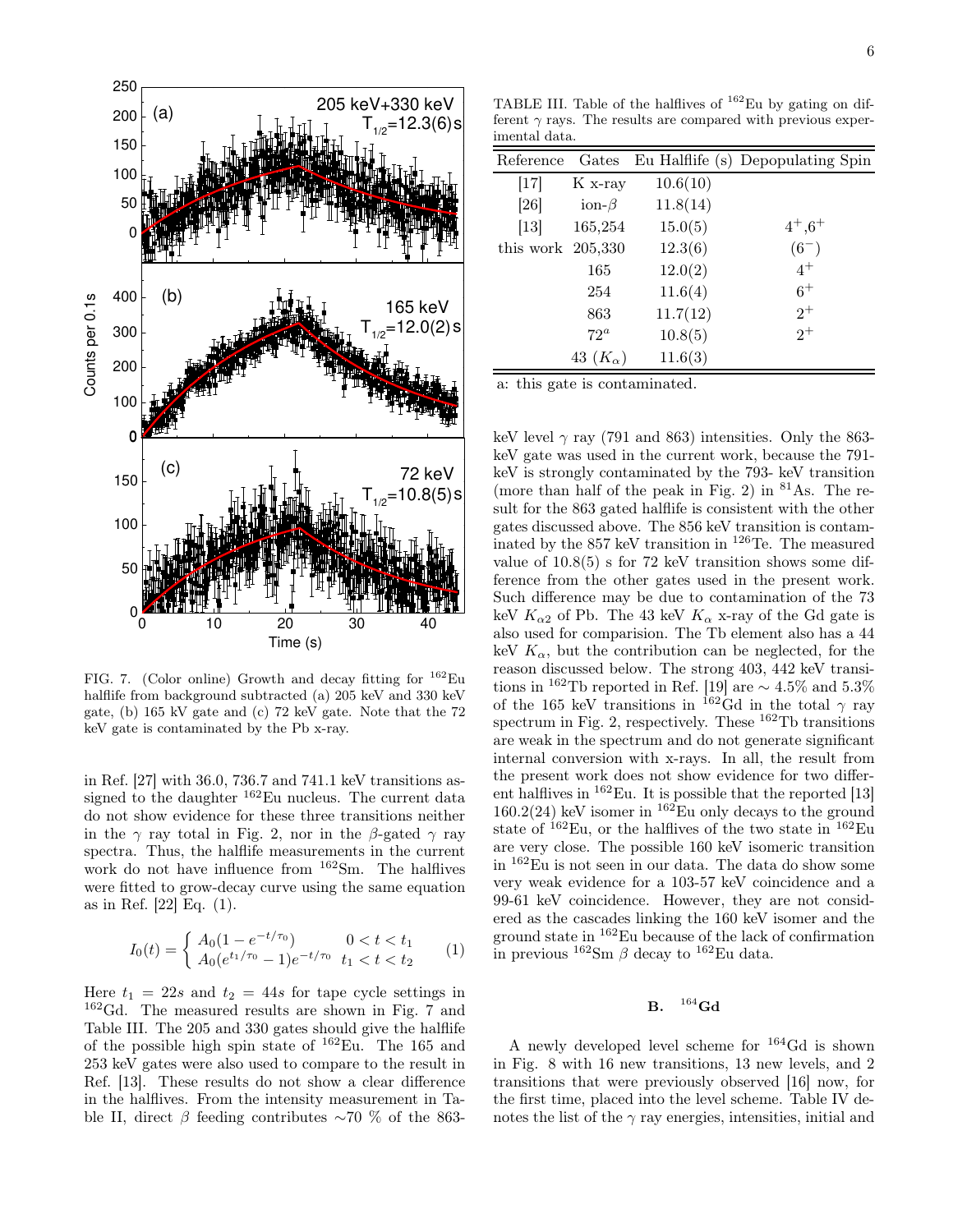

FIG. 8. The level scheme of  $^{164}$ Gd as seen by the β-decay of  $^{164}$ Eu. Red levels and transitions are newly observed in this work. Blue transitions are previously observed [16], but had not been placed in the level scheme. Other previously reported transitions are labeled in black.



FIG. 9. Spectra from the LeRIBSS  $^{164}$ Eu β-decay data for (a)  $\gamma$  ray singles, (b) β-gated  $\gamma$  ray singles.

final levels, and tentative spin-parity assignments. The <sup>164</sup>Eu parent nucleus is weaker populated in the beam than  $162$ Eu which results in a slightly different data analysis process.

First, the  $^{164}$ Gd data were compiled using a 1  $\mu$ s coincidence window, which is the same coincidence time as the prompt event matrix in  $^{162}$ Gd. Figure 9 shows the  $γ$  ray singles and β-gated γ ray singles. First the singles spectrum is generated by every  $\gamma$  ray interaction with any

of the 16 HPGe crystals in the 4 clovers of the LeRIBSS station with no coincidence of any kind required. In this single spectrum, all but the weakest peaks from <sup>164</sup>Gd can be seen, as well as the greatest number of contamination peaks. The way of generating this spectrum is the same as the one in Fig. 2 in  $162\text{Gd}$ . Second, the  $\beta$ -gated singles are just like the singles except that any  $\gamma$  ray recoreded in the spectrum must be in coincidence with a  $\beta$ -ray. This drastically reduces the contaminant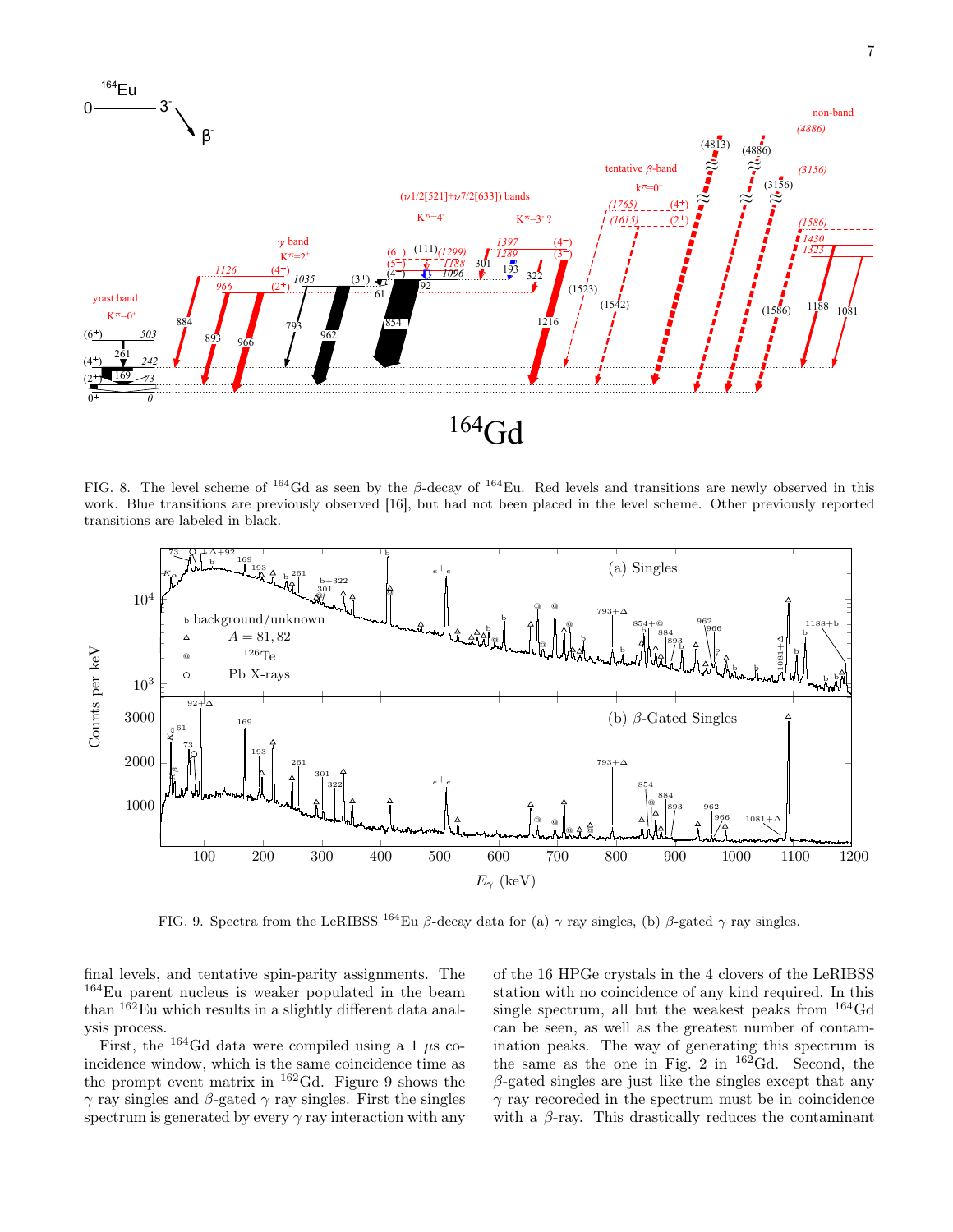

FIG. 10. Spectra from the LeRIBSS  $^{164}$ Eu  $\beta$ -decay data for (a) a background subtracted gate on the 168.5 keV  $\gamma$  ray, (b) a background subtracted gate on the 854.3 keV  $\gamma$  ray.



FIG. 11. (Color online) A plot of sum of gates on the 854.3 keV and 168.5 keV  $\gamma$  ray energies as a function of the  $\beta - \gamma$ time. The data were recompiled using a 2  $\mu$ s rolling coincidence window for the lifetime measurement. The fit shown between the end of the "bump" at  $\sim$ 400 ns and 2 µs is used to determine the lifetime of the 1095.7  $(4^-)$  isomer in <sup>164</sup>Gd.

peaks, as shown in the <sup>162</sup>Gd part before, and enhances the peak to background ratio of many of the peaks in which we are interested.

The spectra in Fig. 10 are both from background subtracted gates on  $\gamma$  rays, with no requirement of  $\beta$ coincidence. Both of these coincidence spectra use addback, where any gamma ray interactions in different crystals of the same clover are added back together under the assumption that they were in fact the same original  $\gamma$  ray. The background subtraction in these gates was done by subtracting gates on channels immediately to the left and right of the desired gate energies from the desired channels. Part (a) is a spectrum gated on



FIG. 12. (Color online)A plot of the measurement of the  $\beta$ decay half-life of  $164$ Eu. Requiring  $\beta$ -coincidence, background subtracted  $\gamma$  ray gates on 72.9, 168.5, and 854.3 keV were summed to produce the time spectrum below. The grow-in and decay-out were fit simultaneously to produce the curves shown. The resulting half-life is 3.9(3) s.

the 169 keV transition in the ground state band, showing the clear 73, 92, 193, 793, 854 keV known transitions and new 261, 301 and 1081 keV transitions. Part (b) is a spectrum gated on the 854- keV transition, in which the 93, 193 and 301- keV transitions feeding the isomer can be clearly seen. The add-back background subtracted gate does not remove Compton scatter events, when a higher energy  $\gamma$  ray Compton scatters into a different clover detector. These scatter events create diagonal lines in the 2-D histogram from which these gates were taken, meaning that the background gates see the scatter peak at higher or lower energy than the gate energies and create sharp negative peaks in the final spectrum on either side of the cross talk peak, making them easier to spot. Scatter peaks are labled with an S in Fig. 9.

The most prominent contaminants in our data are from the  $A = 82$  and 81 chains. Transitions from these nuclei have been marked with triangles in Fig. 9. We end up with  $A = 81$  nuclei in our data from  $\beta - n$  decay. Further details on the  $\gamma$  rays produced by these  $A = 81,82$ contaminants can be found in references [28–33].

A number of contaminant  $\gamma$  rays exhibit one distinguishing feature in common; that they experience no coincidence with other  $\gamma$  rays or  $\beta$ -particles. These contamination  $\gamma$  rays can be confirmed by comparing the spectra from <sup>162</sup>Gd in Fig. 2 and <sup>164</sup>Gd. These have been marked with a letter b in Fig. 9. These coincidence-less peaks also show no time variation behavior, meaning that they cannot be contained in our beam or dependent on our tape cycle. One contaminant which can be identified is <sup>126</sup>Te (stable residue and Coulomb excited), due to its obvious coincidence relationships and well known energy structure [34, 35]. The transitions from  $126$ Te are marked by an "@" symbol in Fig. 9. Additionally, the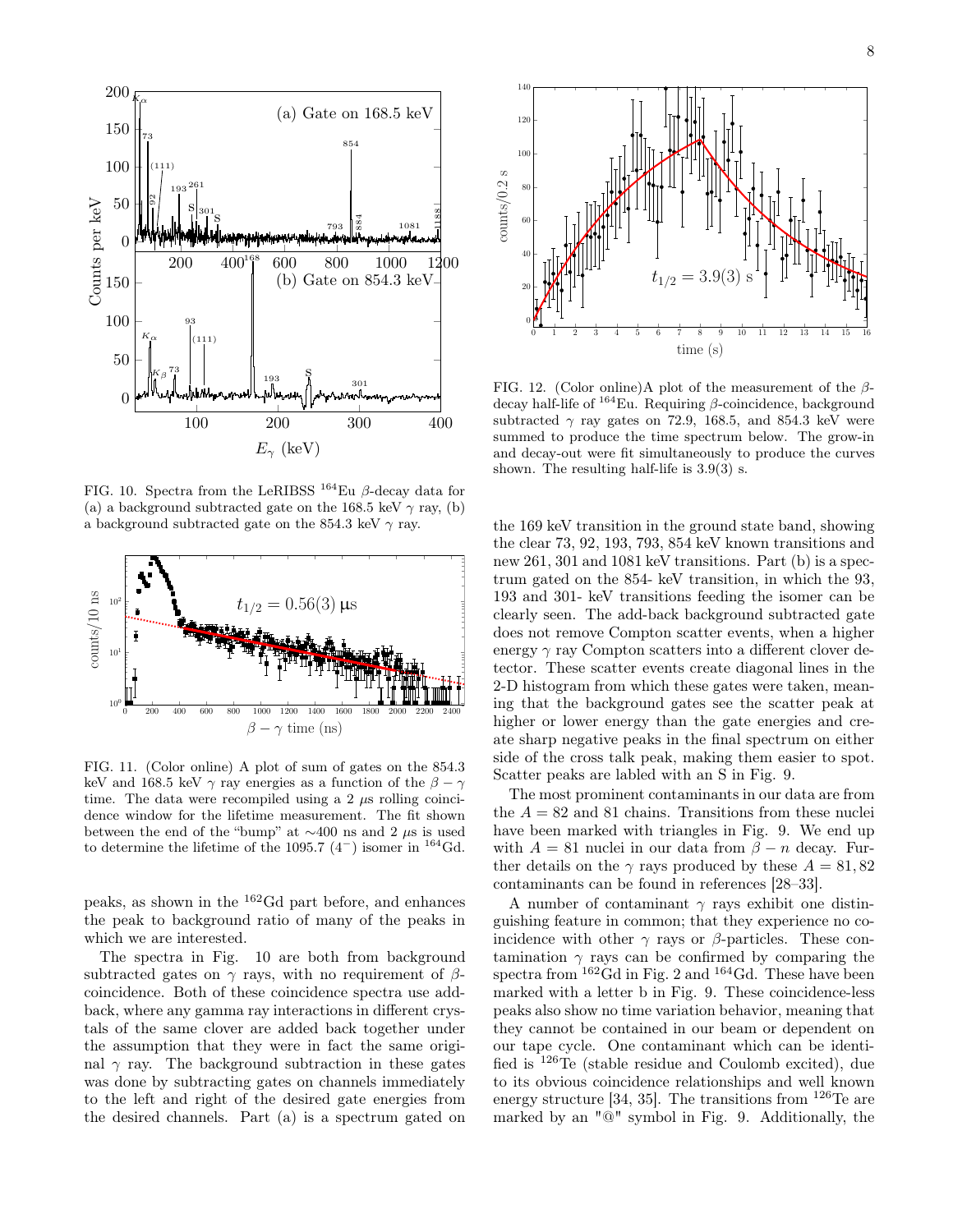TABLE IV. Table of levels and  $\gamma$  rays in <sup>164</sup>Gd. Square brackets indicate that a value is tentative. Subscripts on spin-parity labels indicate band. Here  $E_i$  is the level energy populating the  $\gamma$  rays and  $E_f$  is the level populating the  $\gamma$  rays.

| $E_\gamma$   | $I_\gamma$ | $\Pi L$ | $E_i$        | $\overline{J_i^\pi}$ | $E_f$            | $J^\pi_{f}$          |
|--------------|------------|---------|--------------|----------------------|------------------|----------------------|
| 61.0†        | 13(3)      | E1      | $1095.7^{a}$ | $ 4^{-}_{4} $        | 1034.7           | $[3^+_\gamma]$       |
| 72.9         | 23(6)      | [E2]    | $72.9^{b}$   | $[2^{+}_{q}]$        | 0.0 <sup>c</sup> | $0_q^+$              |
| 91.6†        | 5(2)       | M1      | 1187.3       | $[5^-_4]$            | $1095.7^a$       | $[4^{-}_{4}]$        |
| $[110.7]*$   | 1.6(13)    | M1      | [1298.0]     | $[6^{-}_{4}]$        | 1187.3           | $[5^-_4]$            |
| 168.5        | 100(6)     | [E2]    | 241.4        | $[4^+_q]$            | $72.9^{b}$       | $[2^{+}_{g}]$        |
| 192.8†       | 13(2)      | [M1]    | 1288.5       | $[3^{-}_{3}]$        | $1095.7^a$       | $[4^-_4]$            |
| 260.7        | 5.3(9)     | [E2]    | 502.1        | $[6^{+}_g]$          | 241.4            | $[4^+_g]$            |
| 300.8*       | 11(4)      | M1      | 1396.5       | $[4^{-}_{3}]$        | $1095.7^a$       | $[4^{-}_{4}]$        |
| $322.2*$     | 8(4)       | [E1]    | 1288.5       | $[3^{-}_{3}]$        | 966.3            | $2^+_\gamma$         |
| 793.3        | 3.7(15)    |         | 1034.7       | $[3^{+}_{\gamma}]$   | 241.4            | $\left 4_g^+\right $ |
| 854.3        | 81(7)      |         | $1095.7^{a}$ | $[4^-_4]$            | 241.4            | $[4^+_g]$            |
| 883.9*       | 8(2)       |         | 1125.3       | $[4^{+}_{\gamma}]$   | 241.4            | $4^{+}_{g}$          |
| 893.4*       | 12(2)      |         | 966.3        | $[2^+_\gamma]$       | $72.9^{b}$       | $2_g^+$              |
| 961.8        | 40(4)      |         | 1034.7       | $[3^{+}_{\gamma}]$   | $72.9^b$         | $[2^{+}_{g}]$        |
| 966.3*       | 19(6)      |         | 966.3        | $[2^+_\gamma]$       | $0.0^c$          |                      |
| 1080.8*      | 3.5(14)    |         | 1322.2       |                      | 241.4            | $[4^+_g]$            |
| 1187.8*      | 7(2)       |         | 1429.2       |                      | 241.4            | $[4^+_q]$            |
| 1215.6*      | 21(3)      |         | 1288.5       | $[3^{-}_{3}]$        | $72.9^{b}$       | $[2^{+}_{g}]$        |
| $[1523.5]*$  | < 5        |         | [1764.9]     | $[4^+_\beta]$        | 241.4            | $[4_g^+]$            |
| $[1542.5]*$  | < 17       |         | [1615.4]     | $[2^+_\beta]$        | $72.9^b$         | $[2^{+}_{g}]$        |
| $[1585.7]*$  | 9(6)       |         | [1585.7]     |                      | 0.0 <sup>c</sup> | $0^+_g$              |
| $[3156.3]*$  | 10(4)      |         | [3156.3]     |                      | 0.0 <sup>c</sup> |                      |
| $[3789.8]**$ | $<$ 10     |         |              |                      |                  |                      |
| $[4812.6]*$  | 14(6)      |         | [4885.5]     |                      | $72.9^b$         | $[2^+_q]$            |
| $[4885.5]*$  | 8(4)       |         | [4885.5]     |                      | 0.0 <sup>c</sup> | $0_g^+$              |

<sup>a</sup>Isomeric state:  $t_{1/2} = 0.56(3) \,\mu s$ , see figure 11.

 $b^b$  2<sup>+</sup> state half-life:  $t_{1/2} = 2.77(14)$  ns [36].

<sup>c</sup> Ground state half-life:  $T_{1/2} = 45(3)$  s [37].

† Reported in [16] but not placed in the level scheme.

∗ Newly observed transitions in this work.

∗∗ Not placed in the level scheme.

Pb x-rays are from the activated Pb bricks used to shield the LeRIBSS station. The X-rays of Pb are marked by circles in Fig. 9.

The intensities displayed in Table IV were measured using both the total  $\gamma$  ray spectrum and the gated  $\gamma$  ray coincidence spectra, as shown in Figs. 9 and 10. The first spectrum is the  $\gamma$  ray singles spectra, which displays all  $\gamma$  rays detected during the nearly two hours of data collection, with no coincidence requirement or attempt to correct for losses due to effects like internal conversion. The second spectrum used was the  $\beta$ -gated singles, which is the same as the singles spectrum but has the added restriction that any  $\gamma$  ray included must be in coincidence with at least one electron, which reduces several sources of background contamination. The third and fourth spec-

tra were background-subtracted gates on the 168.5 and 854.3- keV  $\gamma$  rays, respectively. Both the singles, and  $\beta$ gated singles were normalized such that the intensity of the 168.5- keV  $\gamma$  ray was 100. The gate on 168.5 keV was normalized so that the 854.3 keV  $\gamma$  ray was equivalent to what was measured in the singles spectrum. The 854.3 keV gate was normalized by the intensity of the 192.8 keV  $\gamma$  ray, compared to its weighted average intensity in both the singles and  $\beta$ -gated singles spectra. In the single total spectra some transitions were contaminated by the mass 81, 82 transitions or too weak to measure, and hence the  $\gamma$ -ray gated spectra were used to obtain the energies and intensities. However, transitions populating the 1095 keV isomer would be attenuated when gating on transitions below it and result in some uncertainty.

The internal conversion coefficient of the 61.0 keV transition was measured by comparing the 61.0-, 793.3- and 961.8- keV  $\gamma$  ray intensities in the 192.8- keV transition gate above the isomer. The sum of the gated intensities of the two transitions depopulating the 1034.7 keV state fed by the 61.0 keV transition are taken as the total gated intensity  $(\gamma + e^{-})$  of the 61.0 keV transition. This gated intensity is compared to the measured gated intensity of the 61.0 keV  $\gamma$  ray transition. This means that the internal conversion coefficient of this 61.0 keV transition is

$$
\alpha_{61} = \frac{I_{961} + I_{793}}{I_{61}} - 1\tag{2}
$$

where  $\alpha$  is the internal conversion coefficient and I is the measured  $\gamma$  ray intensity of a transition. The one complication to this is that, in the 192.8 keV gate, the 793.3 keV transition is barely identifiable above background, and thus too week to fit. The branching ratios of the 793.3 and 961.8 keV transitions from the total  $\gamma$  ray intensities in Table IV were used to determine the intensity of the 793.3 keV transition. These measured intensities of the 962 and 61 keV transitions and the calculated intensity of the 793 keV transition in this background subtracted 192.8 keV gate are used to deduce the internal conversion coefficient of the 61 keV transition. The experimentally measured internal conversion coefficient for this transition is  $1.0(7)$ . By comparing to the theoretical value for 1.1 E1, 8.4 M1 and 17 E2 in Ref. [38], the 61 keV transition is determinted to be an E1 transition by brIcc [38].

The lifetime of the 1095.7 keV state has been measured to be  $0.56(3)$   $\mu$ s. This measurement was conducted by measuring the exponential decay rate from the  $\beta-\gamma$  time, or the time between the detection of an electron and the detection of a  $\gamma$  ray, by using a 2  $\mu$ s rolling coincidence for longer observation of the isomer. In the  $\beta - \gamma$  time vs.  $\gamma$ ray energy plot, the sum of the 854.3 and 168.5 keV  $\gamma$  rays was used for this measurement. The resulting summed gate is displayed in Fig. 11. In Fig. 11, first is the large sudden rise and rapid drop caused by fundamental limitations of our detector crystals. The second feature is caused by the decay of the isomer. An exponential decay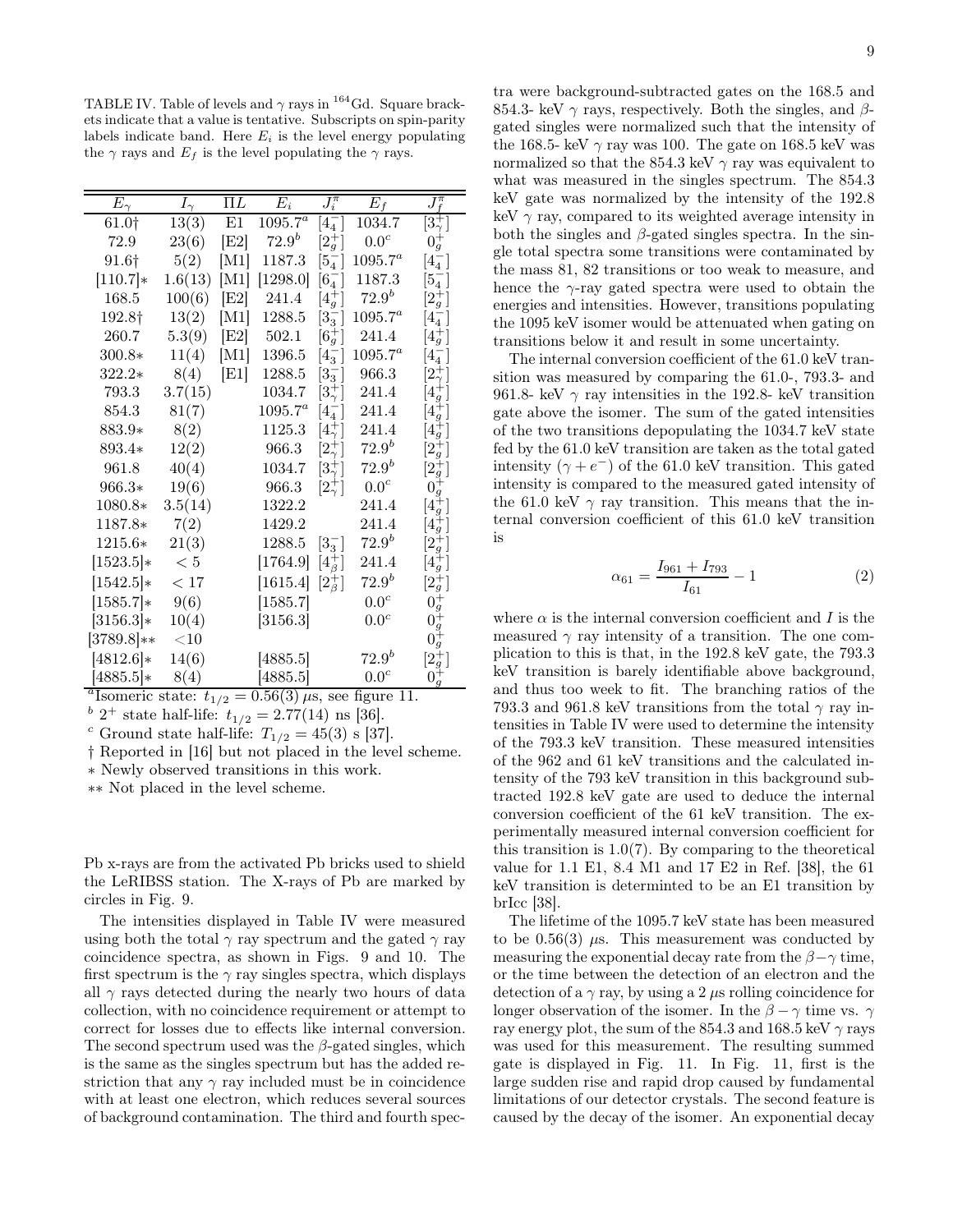fit was performed, which appeared as a straight line on a logarithmic graph, as seen in Fig. 11. This section of the graph has been fit to determine the lifetime of the 1095.7 keV state. The third segment of Fig. 11 is the appearance of a shorter lifetime starting at 2  $\mu$ s. This effect is caused by the nature of the "rolling" coincidence by which our data were compiled. This section was not included in the fit to determine the lifetime of the 1095.7 keV state.

Finally, the lifetime of the  $^{164}$ Eu  $\beta$ -decay parent of <sup>164</sup>Gd has been measured by examining the tape cycles, as shown in Fig. 12. A 2-d histogram was generated which gives  $\gamma$  ray energy vs. time within a tape cycle, and consists in the sum of all tape cycles. As noted in the experimental setup section, the tape cycle was 8 s beam-on, followed by 8 s beam-off, for a total of 16 s. This means that our total tape cycle is only about 4 half-lives (previous:  $4.2(2)$  s [16] and  $3.80(56)$  s [26], see also [37]), with only two half-lives being allowed for each grow-in and decay-out, which increases the uncertainty in this lifetime measurement. While only 2 half-lives is shorter than desired for the measurement of the  $^{164}$ Eu half life, it does minimize some the presence of contaminants from our beam. For example, it mostly precludes population of <sup>164</sup>Tb from the β-decay of <sup>164</sup>Gd, as that half life is  $45(3)$  s [39]. Background subtracted gates on 72.9, 168.5, and 854.3- keV transitions were combined for more statistics. Both the grow-in and decay out were fit simultaneously with a piecewise function as also stated in Eq. (1) in Ref. [22]. From this fit we deduced the half life of  $164$ Eu to be  $3.9(3)$  s, in agreement with the 4.15(20) s NNDC accepted half life [37]. The result of these gates and fitting is shown in Fig. 12.

### IV. DISCUSSION

## A.  $J^{\pi}$  assignments of  $^{162,164}\mathrm{Eu}$

The  $\beta$ -feeding of levels in <sup>162</sup>Gd can be deduced from the  $\gamma$  ray decay in and out intensity balance. The calculated values for strongly populated levels are  $72 \text{ keV } 2^+$ , 65(30); 236 keV 4<sup>+</sup>, 9(8); 490 keV 6<sup>+</sup>, 16(3); 863 keV 2<sup>+</sup>, 31(4); 927 keV  $3^+$ , 26(3); 1448 keV  $6^-$ , 21(3). The accurate percentage of  $\beta$ -feeding cannot be obtained because of the possibility for two different <sup>162</sup>Eu branches. The ground state  $\beta$ -feeding can be calculated from the <sup>162</sup>Gd and the daughter <sup>162</sup>Tb counts ratio. From Eq. 1, the number of the created <sup>162</sup>Gd atoms is:

$$
N({}^{162}\text{Gd}) = \int_{t_1}^{t_2} I_0(t)dt
$$
 (3)

Here taking  $T_{1/2} = 11.8s$ , which is the weighted average of the measurements of gating on  $43, 165, 254, 205+330$ , 863 keV transitions by neglecting the possible difference between the  $\beta$ -decay halflives of the  $^{162}$ Eu ground state and 160- keV isomer, one obtains  $\tau_0 = T_{1/2}/ln(2) = 17.0s$ 

and  $N(^{162}\text{Gd}) = 18.616A_0 (A_0 \text{ is defined in Eq. (1))}.$ Similar to the Eq. in Ref. [22], the total number of  $^{162}$ Gd atoms left during the tape cycle without decay is the integral:

$$
N({}^{162}\text{Gd})_R = \int_0^{t_2} e^{-(t_2 - t)/\tau'} I_0(t)dt \tag{4}
$$

Taking a weighted average from Refs. [18, 19],  $T_{1/2}({}^{1\bar{6}2}\text{Gd})$  $=$  503s, one can get  $\tau'$  $=$  $T_{1/2}^{1/2}$ (162Gd)/ln(2)  $=$  725s. The integral is<br>062 $A_0$ . The number of <sup>162</sup>Tb  $N({}^{162}\text{Gd})_R$  = 18.062 $A_0$ . The number of  ${}^{162}\text{Tb}$ atoms created from decay is the difference of these two  $N({}^{162}\text{Tb}) = N({}^{162}\text{Gd}) - N({}^{162}\text{Gd})_R = 0.554A_0.$  Thus,  $N({}^{162}\text{Gd})/N({}^{162}\text{Tb}) = 33.6$ . The  $N({}^{162}\text{Tb})$  can be evaluated by adding the 403 and 442 keV transition intensities depopulating the 442 keV level, which has 95.5%  $\beta$ -feeding according to Ref. [19]. This value times the 33.6 factor can give the  $N(^{162}\text{Gd})$  value. The  $N(^{162}\text{Gd})$  contains 72, 863 keV ground state  $\gamma$  rays and ground state  $\beta$ -feeding. By doing the subtraction, the <sup>162</sup>Gd ground state  $\beta$  feeding is 34(39) (not percentage). This value would be an upper limit for possible <sup>162</sup>Gd in the beam. In order to explain the relatively strong β-feeding of the  $2^+$ ,  $3^+$ ,  $4^+$ ,  $6^+$ ,  $6^ 162$  Gd states, we propose the <sup>162</sup>Eu ground state and 160 keV isomer to be  $6^+$   $\pi 5/2[413] \otimes \nu 7/2[633]$  and  $3^ \pi 5/2[413] \otimes \nu 1/2[521]$ , respectively, by comparing with the neighboring nuclei  $N = 99 \nu 7/2[633]$  ground state for <sup>161</sup>Sm [11, 40], <sup>163</sup>Gd [41],  $^{165}$ Dy [42];  $Z = 63 \pi 5/2$ [413] ground state for  $^{159}$ Eu [43]; and  $N = 99 \nu 1/2$ [521] isomer in <sup>163</sup>Gd [41, 44] 138 keV 23.5(10)s,  $165Dy$  108 keV 1.257(6)min [42].

From the intensity data shown in Table IV, we can calculate the combined  $\beta$ - and  $\gamma$ -feeding for each level in <sup>164</sup>Gd. The results of this analysis are shown in Table V. Since the known Q-value for the  $\beta$ -decay of <sup>164</sup>Eu is 6.39(5) MeV [45], it seems likely that other weak high energy states and  $\gamma$  rays are produced in the β-decay of <sup>164</sup>Eu which remain unobservable in our data due to the low efficiencies of the HPGe detectors at higher energies. Thus, the current  $\beta$ -feeding measurements and the determined  $log (ft)$  values for <sup>164</sup>Gd are only valid and referable for strong  $\beta$ -feeding levels. However, we can still attempt to deduce the spin and parity of the ground state and  $\beta$ -decaying isomers of <sup>164</sup>Eu. Since the relatively reliable spins of 241- keV  $4^+$ , 966- keV  $(2^+)$ , 1035- keV  $(3^+)$ , 1096- keV  $(4^-)$  states receive strong feeding,  $3^{\pm}$  and  $4^-$  are preferred for the ground state of  $164$ Eu. The logft value for the 1095.7 (4<sup>-</sup>) state lies on the edge of an allowed transition. Thus, 3<sup>−</sup> and 4 <sup>−</sup> are more favored. The 1187 keV (5<sup>−</sup>) level also receives strong  $\beta$ -feeding, but the value is not very reliable due to the strong contamination of the 93 keV transition from <sup>81</sup>As. The proton and neutron Nilsson orbitals near the fermi energy are  $\pi 5/2^+[413]$ ,  $\pi 5/2^-[532]$ ,  $\pi 3/2^+[411], \nu 1/2^+[521], \nu 7/2^+[633].$  The only combination is  $3-\pi 5/2[413] \otimes \nu 1/2[521]$ . This assignment is consistent with the tentative assignment from nuclear data sheets (Ref. [37]).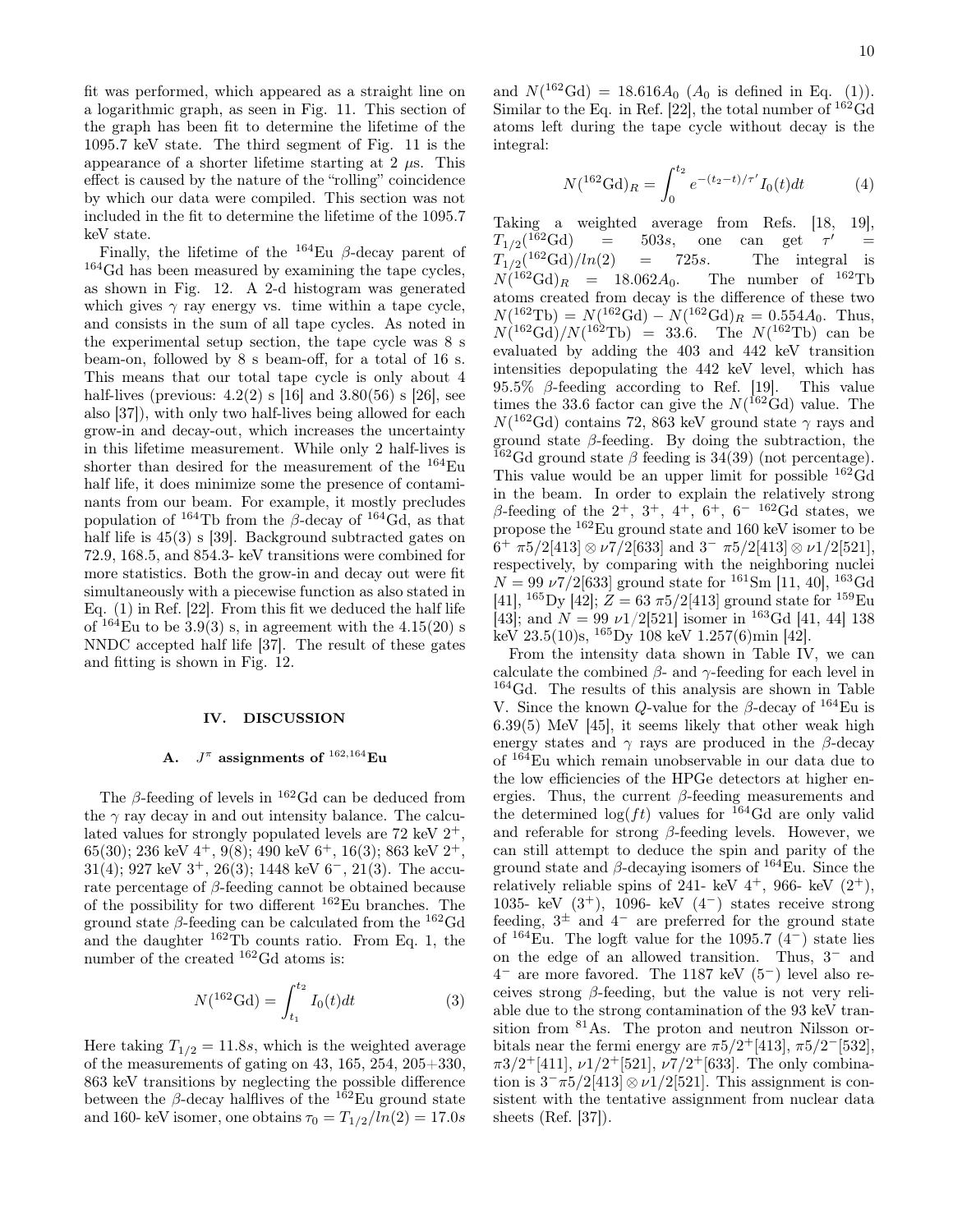TABLE V. The  $\gamma$  ray feeding, outflow and  $\beta$ -feeding of excited levels in  $164$  Gd from the β-decay of  $164$  Eu calculated from Table. IV. Ground state  $\beta$ -feeding is assumed to be 0. Note the weakly populated levels are not accurate because of the possible unobserved high energy transitions due to low yield of population and low efficiency. Subscripts on spin-parity labels indicate their band, either a simple identifier for collective bands or the value of  $K$  for the quasi-particle bands.

| $E_{\text{level}}$ (keV) | $I^{\pi}$                 |                  | $\gamma$ -feeding $\gamma$ -outflow | $I\beta$    | I $\beta$ (%) | log(f <sub>t</sub> ) |
|--------------------------|---------------------------|------------------|-------------------------------------|-------------|---------------|----------------------|
| 0.0                      | $0+$                      | 261(57)          | $\overline{0}$                      | $\sim\!\!0$ | $\sim \! 0$   |                      |
| 72.9                     | $[2^+_q]$                 | 232(16)          | 214(61)                             | $<$ 46      | ${<}18$       | $>\!\!6.3$           |
| 241.4                    | $[4^+_g]$                 | 108(8)           | 140(8)                              | 31(11)      | 12(4)         | 6.4(2)               |
| 502.1                    | $[6^+_q]$                 | $\boldsymbol{0}$ | 5.8(10)                             | 5.8(10)     | 2.2(4)        | 7.1(1)               |
| 966.3                    | $[2^+_\gamma]$            | 8(4)             | 31(6)                               | 24(7)       | 9.2(27)       | 6.3(2)               |
| 1034.7                   | $[3^{+}_{\gamma}]$        | 28(7)            | 43(4)                               | 16(13)      | 6.1(50)       | 6.5(4)               |
| 1095.7                   | $[4^{-}_{4}]$             | 47(8)            | 108(14)                             | 61(16)      | 23(6)         | 5.9(2)               |
| 1125.3                   | $[4^+_\gamma]$            | 0                | 8(2)                                | 8(2)        | 3.1(8)        | 6.8(1)               |
| 1187.3                   | $5^{-}_{4}$               | 4(3)             | 18(6)                               | 14(7)       | 5.4(27)       | 6.5(3)               |
| 1288.5                   | $[3^{-}_{3}]$             | 0                | 47(6)                               | 47(6)       | 18(2)         | 5.9(1)               |
| [1298.0]                 | $\lceil 6^{-}_{4} \rceil$ | $\theta$         | 4(3)                                | 4(3)        | 1.5(11)       | 7.0(4)               |
| 1322.2                   |                           | 0                | 3.5(14)                             | 3.5(14)     | 1.3(5)        | 7.0(2)               |
| 1396.5                   | $[4^{-}_{3}]$             | 0                | 12(4)                               | 12(4)       | 4.6(15)       | 6.5(2)               |
| 1429.2                   |                           | 0                | 7(2)                                | 7(2)        | 2.7(8)        | 6.7(2)               |
| 1585.7                   |                           | 0                | 9(6)                                | 9(6)        | 3.4(23)       | 6.5(4)               |
| 1615.4                   | $[2^+_\beta]$             | 0                | < 17                                | < 17        | ${<}6.5$      | $>\!\!6.2$           |
| $\left[1764.9\right]$    | $[4^+_\beta]$             | $\theta$         | < 5                                 | < 5         | ${<}2$        | > 6.7                |
| $\left[3156.3\right]$    |                           | 0                | 10(4)                               | 10(4)       | 3.8(15)       | 5.7(2)               |
| [4885.5]                 |                           | 0                | 22(7)                               | 22(7)       | 8.4(27)       | 4.1(2)               |

#### B. High  $K$  quasiparticle states and hindrance

According to Patel et. al.,[11] and Yokoyama et. al.,[9] (same research group), the decay of the 1095.7- keV level in  $164\text{Gd}$  is hindered by a large change in K. For the 854 keV  $\gamma$  ray,  $\Delta K = -4$ , even though  $\Delta J = 0$ . An experimental hindrance factor can be defined as  $f_{\nu} \equiv$  $\int_{t_1}$  $\frac{\gamma_{1/2}}{t_{1/2}}/t_{1/2}^W$ , where  $t_{1/2}^W$  is the Weisskopf predicted half life for the transition,  $t_1^{\gamma}$  $\gamma_{1/2}$  is the  $\gamma$  ray partial half life,  $\nu = |\Delta K| - L$ , and L is the multipole order of the transition (i.e.  $EL$  or  $ML$ ). Patel *et. al.* [11] reports  $f_3 = 1.4 \times 10^3$  for the 854 keV  $\gamma$  ray, while Yokoyama *et*. al., [9] quotes  $f_3 = 1.28(3) \times 10^3$ . The difference between these two results primarily stems from differing branching ratios of the 61 keV transition compared to the 855 keV  $\gamma$  ray. The present experiment has better statistics than either Patel et. al., or Yokoyama et. al., and a new half life measurement which is consistent with both of their half life measurements. Based on these considerations we have found  $f_3 = 1.27(7) \times 10^3$  for the 854 keV transition and  $f_1 = 4.5(13) \times 10^6$  for the 61 keV transition. The current independent measurement confirms the measurements of Yokoyama *et. al.* with  $f_3 = 1.28(3) \times 10^3$ . These two hindrance factors were measured with partial half lives  $t_1^{\gamma}$  $\frac{\gamma}{1/2}(61) = 4.5(13) \,\mu s, t_{1/2}^{IC}(61) = 4.1(36) \,\mu s,$  and

TABLE VI. Reduced transition probability ratios measured for  $164$ Gd as seen by the β-decay of  $164$ Eu. Subscripts on spin-parity labels indicate band, either a simple identifier for collective bands or the value of K for the quasi-particle bands.

| $\gamma$ ray Decay Pattern                                                            | Ratio     |
|---------------------------------------------------------------------------------------|-----------|
| $B(E2;966;2^+_2\rightarrow 0^+_q)/B(E2;894;2^+_2\rightarrow 2^+_q)$                   | 1.1(3)    |
| $B(E2; 962; 3^+_2 \rightarrow 2^+_q)/B(E2; 793; 3^+_2 \rightarrow 4^+_q)$             | 4.1(17)   |
| $B(E1; 854; 4_4^- \rightarrow 4_4^+)/B(E1; 61; 4_4^- \rightarrow 3_2^+)$              | 0.0027(7) |
| $B(E1; 1216; 3_3^- \rightarrow 2_9^+)/B(E1; 322; 3_3^- \rightarrow 2_7^+)$            | 0.05(3)   |
| $B(E1; 1216; 3_3^- \rightarrow 2_9^+)/B(M1; 193; 3_3^- \rightarrow 4_4^-)$ 0.0063(13) |           |
| $B(E1; 322; 3_3^- \rightarrow 4_4^-)/B(M1; 193; 3_3^- \rightarrow 4_4^-)$             | 0.12(7)   |

 $t_1^{\gamma}$  $T_{1/2}^{\gamma}(854) = 0.75(12) \,\mu s$ , derived from the branching ratios of the 854 and 61 keV  $\gamma$  rays and the ICC of the 61 keV transition. For <sup>162</sup>Gd, the hindrance factor of the 330 keV transition depopulating the 1449 keV (6−) isomer can also be obtained for comparison. With  $\Delta K = 4$ ,  $\nu = 1$  and  $t_{1/2} = 99(3)\mu s$ , the calculated  $f_v$  is 2325(23). This value is not only larger than the  $164\text{Gd } 4^-$  value, but also significantly larger than the E1 transitions depopulating the  $6^- \nu 5/2[512] \otimes 7/2[633]$  isomer in <sup>164</sup>Sm  $f_v$  =487(38), <sup>166</sup>Gd  $f_v$  =356(7) reported in Ref. [12]. A 6<sup>-</sup>  $\nu 5/2$ [523] ⊗ 7/2[633]  $t_{1/2} = 339(20)$ ns isomer was reported in <sup>158</sup>Nd [7]. The 1197 keV E1 transition (followed by 233 and 152 keV transitions) decaying from the <sup>158</sup>Nd isomer to the ground state band leads to a factor  $f_v = 76(1)$ . From the current calculation as discussed later, the 1449 keV  $6^-$  isomer in <sup>162</sup>Gd is also proposed to be  $6-\nu 5/2[523] \otimes 7/2[633]$ . Such differences may indicate that the 152, 233, 1197- keV transitions reported in Ref. [7] in <sup>158</sup>Nd were wrongly placed – the correct order may be 152 keV  $4^+_g \rightarrow 2^+_g$ , 1197 keV  $5^+_7 \rightarrow 4^+_g$  and 233 keV 6<sup>-</sup>  $\rightarrow$  5<sup>+</sup>. Such an assignment gives  $f_v = 264(5)$  and is generally close to the values in  $164$ Sm and  $166$ Gd.

By using the intensity data in Table IV, the  $B(\Pi L)$ ratios can be determined for the transitions out of the 966.3, 1034.7 and 1095.7, and 1288.5- keV levels in <sup>164</sup>Gd. All of the measured ratios are presented in Table VI.

The assignement about the 1288.5 keV level in  $^{164}$ Gd can be made based on the  $B(\Pi 1)$  ratios and final spinparity of its three depopulating  $\gamma$  rays. First, it decays to the 72.9- keV  $2^+_g$ , 966.3- keV  $(2^+_\gamma)$ , and 1095.7- keV  $(4<sub>4</sub><sup>-</sup>)$  states, thus its own spin and parity must be  $2<sup>-</sup>$ ,  $3^{\pm}$ , or 4<sup>+</sup>, because only M1, E1, and E2 transitions are commonly observed. Second, the reduced transition probabilities of the 192.8 and 322.1 keV transitions are clearly much higher than that of the 1215.6 keV transition in Table VI, which favors a high  $K$  for the 1288.5- keV level. By comparing with the reduced transition probability ratios found in Lesher *et.*  $al., [46]$  for <sup>160</sup>Gd, nearly all collective states can be rule out. In Lesher et. al., the levels of the  $\gamma$ -vibrational band of <sup>160</sup>Gd decay only to the ground state band, while the 1288.4 keV state in  $164$ Gd is observed decaying to both  $\gamma$ -vibrational and ground state bands. Furthermore, the energy space for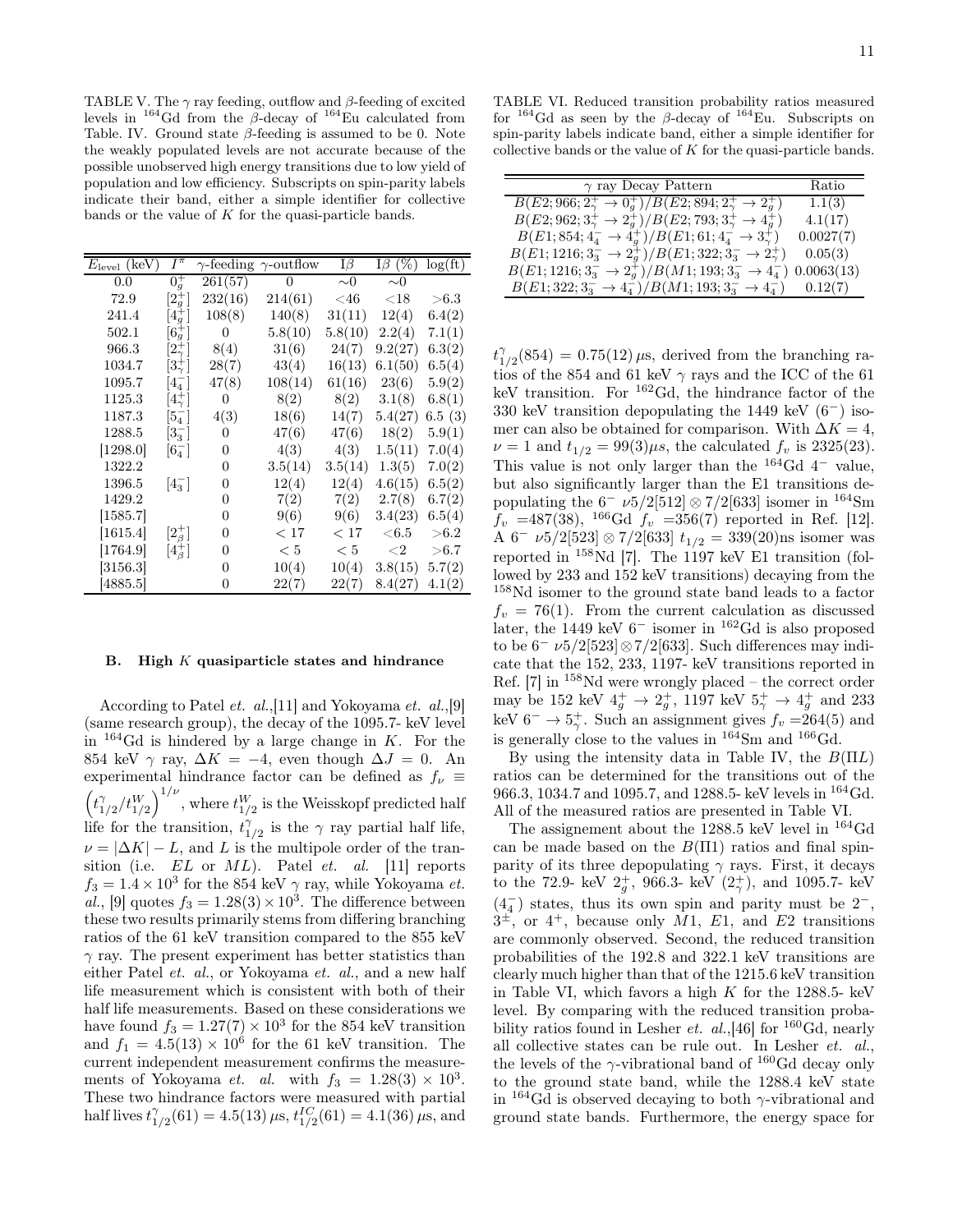the 1288.5- keV state does not match for it to be a  $\gamma$ vibrational state. One can also rule out  $K^{\pi} = 0^{-}, 1^{-}$ octupole vibrational bands, as they are also observed to only decay to the ground state band in <sup>160</sup>Gd by Lesher et. al., The most likely option by observing Lesher et.  $al$ , is the  $3^-$  of a  $2^-$  octupole vibrational band. Lesher et. al., observes this state in  $160 \text{Gd}$  decaying to the  $4^+_\gamma, 3^+_\gamma$ , and  $2^+_\gamma$  with about equal intensities and the  $4^+$ with about 0.7% the reduced transition probability of the other transitions from this level. We rule this level out for  $164\text{Gd}$ , because we observe it decaying only to the  $2^+_\gamma$  instead of all three  $\gamma$ -vibrational states, and observe decay to the  $2^+_g$  state, rather than the  $4^+_g$  state. The 1288.5- keV level cannot be the  $4^+_\beta$  level, as decay from this state to the  $\gamma$ -vibrational band would be forbidden, as it simultaneously would create a  $\gamma$ -phonon while destroying a β-phonon. This statement assumes no  $\beta - \gamma$ mixing (i.e.  $Z_{\beta\gamma} = 0$ ), and may not be true. However, comparison with the  $\beta$ -band of <sup>160</sup>Gd cited in Lesher et. al., indicates that the assumption of no decay from the  $β$ -band to the γ-band holds true for neutron-rich, eveneven Gd isotopes. Thus, the 1288.5- keV level is most likely to be a quasi-particle state. According to its almost allowed logft value,  $2^-, 3^-$  and  $4^-$  are the most propable candidates. Combining with the decay pattern discussed above, we believe that the 1288.5- keV level is likely a  $3^- \nu 1/2[521] \oplus \nu 7/2[633]$  state, and favors decay to the 1095.7,  $(4^-)$  level due to the shared configuration. The assignment of this configuration is in consistent with the 1094 keV  $4^- \nu 1/2[521] \oplus \nu 7/2[633]$  isomeric state reported in <sup>168</sup>Er [48]. Further details will be discussed in the calculation part.

The 4886- keV level in <sup>164</sup>Gd has a very small logft value for an allowed transition. This value favors 2−, 3<sup>−</sup> or 4<sup>−</sup> for its spin/parity assignment. If the spin/parity is 2−, it could be some other quasiparticle or collective bandhead. If the spin/parity is 3−, a strong 4886 keV E3 transition would indicate strong octupole deformation or correlation. However, since the ownership of this transition is not very certain, this judgement is not very clear.

#### C.  $\gamma$  band structure

Since the  $^{160}Gd(t,p)^{162}Gd$  reaction [15] provided spin/parity assignments of the  $\gamma$ -band and  $\beta$ -band levels, the <sup>162</sup>Gd data obtained in the current work, together with neighboring Gd isotopes, can help investigate the  $\gamma$ band structure/assignments in <sup>164</sup>Gd. From Alaga rules [47], the ratio of  $B(EL)$  values for transitions out of the same state is the ratio of the square of Clebsch Gordon coeficients

$$
\frac{B(EL: J_i \to J_f)}{B(EL: J_i \to J'_f)} = \frac{\langle J_i K_i L \Delta K | J_f K_f \rangle^2}{\langle J_i K_i L \Delta K' | J'_f K'_f \rangle^2} \tag{5}
$$

This equation gives  $B(E2; 2^+_7 \rightarrow 0^+_g)/B(E2; 2^+_7 \rightarrow$  $2^+_g$  = 0.7,  $B(E2; 2^+_\gamma \rightarrow 2^+_g)/B(E2; 2^+_\gamma \rightarrow 4^+_g)$  = 20,



FIG. 13. Projected shell model calculations for the band structures in  $1^{62}$ Gd, compared with the experimental data.



FIG. 14. Projected shell model calculations for the band structures in  $164$ Gd, compared with the experimental data.

 $B(E2; 3^+_{\gamma} \rightarrow 2^+_{g})/B(E2; 3^+_{\gamma} \rightarrow 4^+_{g}) = 2.5$  and  $B(E2; 4^+_{\gamma} \rightarrow$  $2^+_g)/B(E2; 4^+_g \rightarrow 4^+_g)=0.34.$  The  $B(E2)$  ratios of transitions from the 966.3- keV,  $(2^+_\gamma)$  and 1034.7- keV,  $(3^+_\gamma)$ states shown in Table VI are in agreement with the Alaga rules ratio and confirm the  $\gamma$ -band assignment of these levels. The  $4^+$  level of the  $\gamma$ -band only has one transition decaying to the  $4^+$  ground state. However, the Alaga rules predict the  $4^+_\gamma$  to  $2^+_\gamma$  weaker than this  $4^+_\gamma$  to  $4^+_g$ . Detailed  $\gamma$  band levels,  $2\gamma$  band levels, as well as other quasiparticle bands are discussed in the following section.

#### D. Projected Shell Model and Triaxial Projected Shell Model Calculation

Projected shell model (PSM) [49–54] and Triaxial projected shell model (TPSM) calculations [55, 56] have been performed for comparison with the level schemes of the g.s. bands, isomer states and γ-vibrational bands in <sup>162</sup>,<sup>164</sup>Gd. In the present calculations, the Nilsson energy levels are calculated with deformation parameters  $\epsilon_2=0.275, \ \epsilon_4=0.007, \ \epsilon'=0.115 \text{ for }^{162}\text{Gd and } \epsilon_2=0.275,$  $\epsilon_4=0.000, \epsilon'=0.110$  for <sup>164</sup>Gd taken from Möller *et al.*[57], respectively. The  $\epsilon'$  is the the triaxial deformation parameter in the TPSM calculation. The monopole-pairing strength is taken to be  $G_M = [G_1 \mp G_2(N-Z)/A]/A$ , "-" for neutrons and "+" for protons, with  $G_1 = 20.12$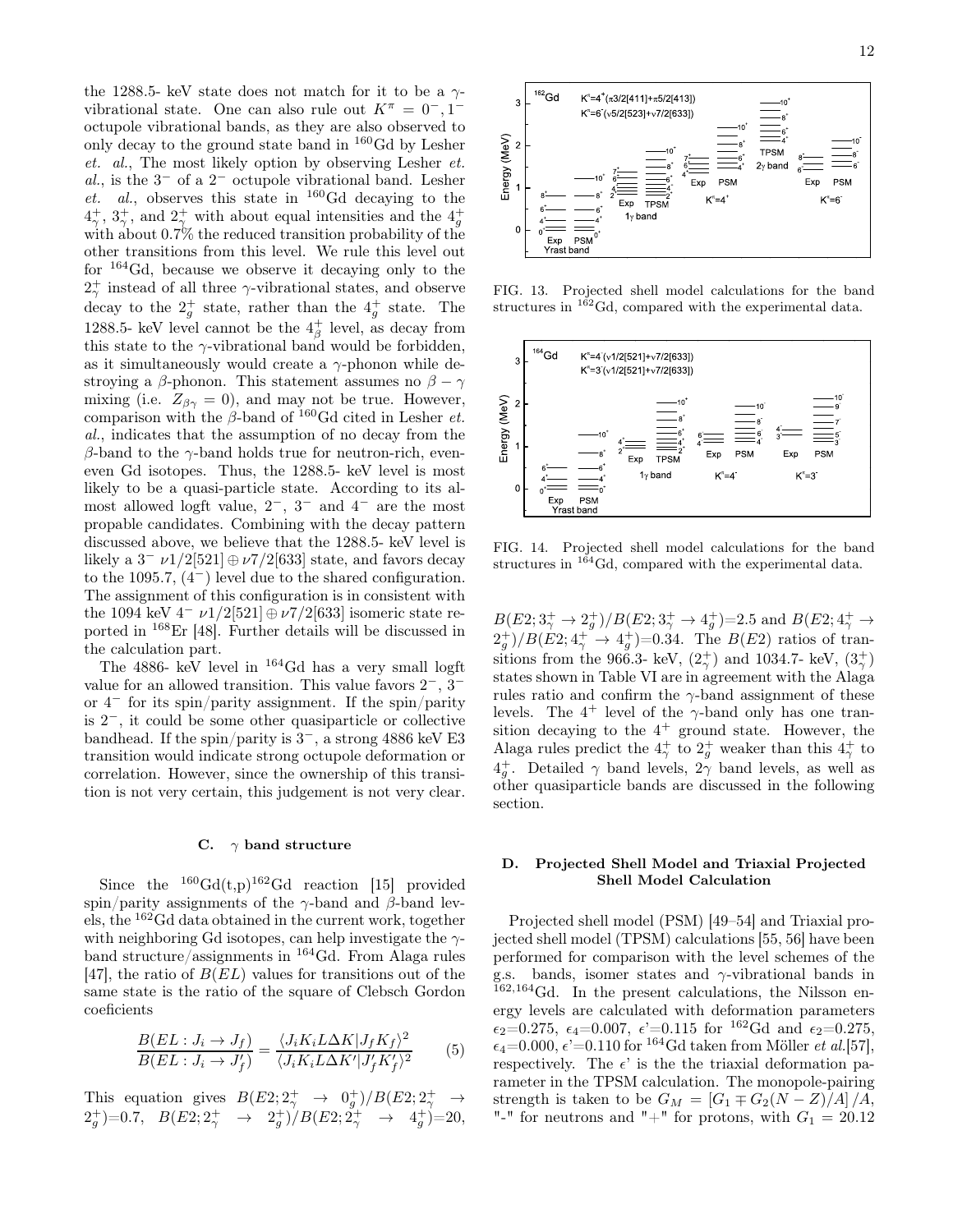

FIG. 15. The calculated energy levels of  $K^{\pi} = 3^{-}$ ,  $K^{\pi} = 6^{-}$ and  $K^{\pi} = 4^{+}$  two quasiparticle bands and comparison with the experimental data.

and  $G_2 = 13.13$  being the coupling constants. The quadrupole-pairing strength  $G_Q$  is assumed to be proportional to  $G_M$ , with the proportionality constant being fixed to be 0.16. These strengths are consistent with those used in previous works for the same mass region [52, 54].

From the calculation, the yrast band and  $1\gamma$  band in <sup>162</sup>,164Gd have been well reproduced from the theory shown in Fig.13 and Fig.14. For  $^{162}$ Gd, band (5) with a band-head at the 1354- keV level favors  $4^+$  from the decay pattern to the  $1\gamma$  band (2) in Fig.13. The calculation predicts the  $2\gamma$  band-head at 2.12 MeV and the  $4^+$  $\pi 3/2[411] \otimes \pi 5/2[413]$  bandhead at 1.47 MeV. Therefore, the  $4^+$  band in  $16^2$ Gd is unlikely to be a  $2\gamma$  band. Recent  $β$ -decay study [58] assigned 1071 keV 4<sup>+</sup> as hexadecapole band head. The  $4^+$  hexadecapole band in  $160$ Gd [58] has strong linking transitions to the ground state band but not the  $1\gamma$  band. This decay pattern in <sup>160</sup>Gd is different from the current  $4^+$  band in  $162$  Gd. Thus, band (5) is proposed to be the  $4^+ \pi 3/2[411] \otimes \pi 5/2[413]$  two proton quasiparticle band, instead of a  $2\gamma$ -vibrational band. The calculations also predict the  $6-\nu 5/2[523]\otimes \nu 7/2[633]$ at 1.53 MeV giving the same assignment with Ref. [13]. Note that in Fig.14 the  $4-\nu 1/2[521] \otimes \nu 7/2[633]$  band has been very well reproduced by the PSM calculation. The configuration assignments of  $6<sup>-</sup>$  and  $4<sup>-</sup>$  isomer states in <sup>162</sup>,164Gd play an important role to discuss the location of the deformed shell gap which is discussed in Ref. [12, 13, 26]. Our coming theoretical work[54] will investigate the changes of deformed shell gap with the neutron numbers at  $N \sim 100$  neutron-rich mass region. To discuss the configuration of the possible  $3^-$  state with bandhead at 1289 keV in <sup>164</sup>Gd, PSM calculation is performed with the assumption of  $3^-$ ,  $6^-$  and  $4^+$  bandhead at 1289 keV and compared with the theoretical energy levels in Fig.15. In the PSM calculation, the configurations of  $K^{\pi} = 3^{-}$ ,  $K^{\pi} = 6^{-}$  and  $K^{\pi} = 4^{+}$  are assigned with  $\nu_1/2[521] \otimes \nu_7/2[633]$ ,  $\nu_5/2[523] \otimes \nu_7/2[633]$  and  $\pi 3/2[411] \otimes \pi 5/2[413]$ . The experimental data can be well reproduced by assuming the assignment of  $K^{\pi} = 3^{-}$ 

and  $K^{\pi} = 6^{-}$ , however, from the transition point of view,  $K^{\pi} = 3^{-} \nu 1/25521 \otimes \nu 7/25633$  and  $K^{\pi} = 4^{+}$  $\pi 3/2[411] \otimes \pi 5/2[413]$  configurations are reasonable to explain the observed transition of 1216 keV. For further configuration assignments of a possible 3 <sup>−</sup> state, more experimental data are expected in the future experimental work.

#### V. CONCLUSION

In conclusion, the structures in  $162,164$ Gd have been studied from  $^{162,164}$ Eu β-decay. New energy levels,  $\gamma$  rays and band structures have been reported. The halflife of the isomeric state in  $162$  Gd has been measured for the first time. The isomeric state in <sup>164</sup>Gd has been remeasured and is in agreement with the previous measurements. Projected shell model calculations have been performed and found to be in good agreement with the experimental data for the collective and quasiparticle band structures.

#### ACKNOWLEDGMENTS

We would like to acknowledge the Holifield Radioac tive Ion Beam Facility and staff for their critical role in obtaining these data. Research at ORNL is supported by the Office of Nuclear Physics, U.S. Department of Energy, grant no. DE-AC05-00OR22725. The work at Vanderbilt University is supported by the US Department of Energy under Grant No. DE-FG05- 88ER40407. The U.S. Department of Energy supported participants from Mississippi State University under grant NO. DE-SC00144448. Participants from the University of Tennessee were funded by the Office of Nuclear Physics, U.S. Department of Energy under Award No. DE-FG02-96ER40983 and the National Nuclear Security Administration under the Stewardship Science Academic Alliances program through DOE Award No. DE-NA0002132. The work at Huzhou University was supported by the National Natural Science Foundation of China under Grant No. U1832139, 11947410, and work at Shanghai Jiao Tong University was supported by the National Natural Science Foundation of China under Grant No. U1932206, and by the National Key Program for S&T Research and Development of China (No. 2016YFA0400501). We would also give special thank to professor Masato Asai at Japan Atomic Energy Agency Sector of Nuclear Science Research Advanced Science Research Center, professor M. Shibata at Nagoya University and professor Hayashi Hiroaki at Kanazawa University for private communications.

[1] H. Mach et al., Phys. Rev. Lett. 56, 1547 (1986). [2] R. Surman, J. Engel, J. R. Bennett, and B. S. Meyer, Phys. Rev. Lett. 79, 1809 (1997).